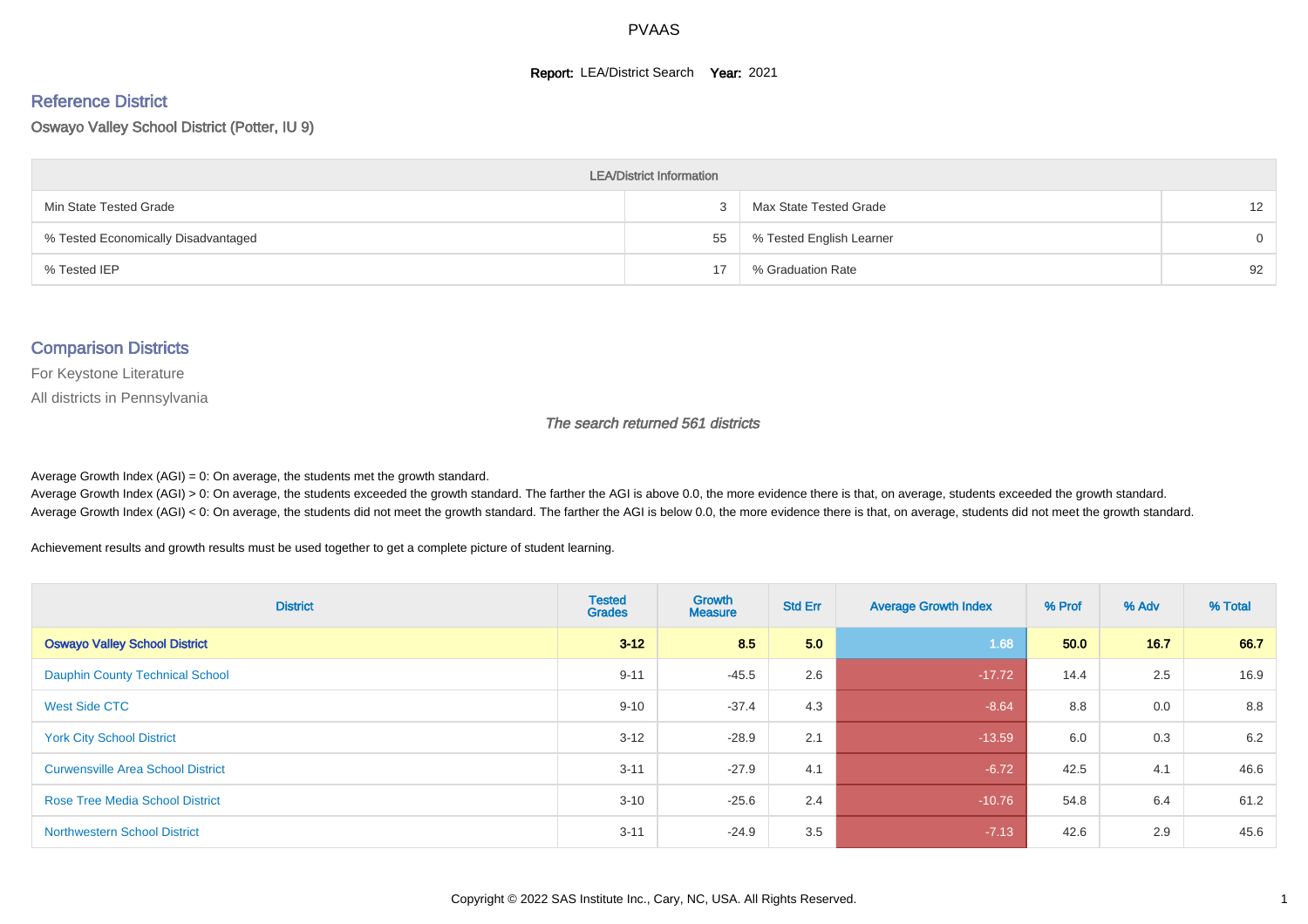| <b>District</b>                               | <b>Tested</b><br><b>Grades</b> | <b>Growth</b><br><b>Measure</b> | <b>Std Err</b> | <b>Average Growth Index</b> | % Prof | % Adv  | % Total |
|-----------------------------------------------|--------------------------------|---------------------------------|----------------|-----------------------------|--------|--------|---------|
| <b>Oswayo Valley School District</b>          | $3 - 12$                       | 8.5                             | 5.0            | 1.68                        | 50.0   | $16.7$ | 66.7    |
| Philipsburg-Osceola Area School District      | $3 - 11$                       | $-24.8$                         | 3.3            | $-7.43$                     | 19.7   | 2.6    | 22.4    |
| <b>Mastery Charter School - Gratz Campus</b>  | $7 - 10$                       | $-23.9$                         | 4.5            | $-5.29$                     | 2.9    | 0.0    | 2.9     |
| <b>Southern Fulton School District</b>        | $3 - 11$                       | $-23.7$                         | 4.4            | $-5.37$                     | 34.2   | 10.5   | 44.7    |
| <b>Shikellamy School District</b>             | $3 - 10$                       | $-22.3$                         | 2.5            | $-8.92$                     | 33.3   | 6.1    | 39.5    |
| <b>Lawrence County CTC</b>                    | $10 - 11$                      | $-21.7$                         | 3.6            | $-6.05$                     | 19.8   | 0.0    | 19.8    |
| Lackawanna Trail School District              | $3 - 10$                       | $-21.7$                         | $3.5\,$        | $-6.20$                     | 38.5   | 1.5    | 40.0    |
| <b>Springfield Township School District</b>   | $3 - 11$                       | $-18.9$                         | 3.2            | $-5.88$                     | 62.6   | 3.6    | 66.3    |
| <b>Frazier School District</b>                | $3 - 11$                       | $-17.2$                         | 3.7            | $-4.70$                     | 37.1   | 1.6    | 38.7    |
| <b>Penns Manor Area School District</b>       | $3 - 12$                       | $-17.0$                         | 3.7            | $-4.52$                     | 29.7   | 3.1    | 32.8    |
| <b>Pennridge School District</b>              | $3 - 10$                       | $-16.8$                         | 1.4            | $-11.59$                    | 46.8   | 8.0    | 54.9    |
| Jefferson County-Dubois AVTS                  | $9 - 11$                       | $-16.2$                         | 3.9            | $-4.16$                     | 23.0   | 0.0    | 23.0    |
| <b>Lancaster School District</b>              | $3 - 12$                       | $-15.8$                         | 1.5            | $-10.90$                    | 14.6   | 2.3    | 16.9    |
| Mifflinburg Area School District              | $3 - 11$                       | $-15.8$                         | 2.5            | $-6.30$                     | 42.4   | 4.0    | 46.4    |
| Schuylkill Haven Area School District         | $3 - 11$                       | $-15.3$                         | 3.1            | $-4.87$                     | 49.7   | 2.4    | 52.1    |
| <b>Ringgold School District</b>               | $3 - 11$                       | $-14.7$                         | 2.4            | $-6.04$                     | 41.5   | 7.9    | 49.4    |
| <b>Tacony Academy Charter School</b>          | $3 - 11$                       | $-14.7$                         | 3.0            | $-4.82$                     | 22.4   | 1.8    | 24.1    |
| Southern Columbia Area School District        | $3 - 11$                       | $-14.6$                         | 3.0            | $-4.92$                     | 55.0   | 4.0    | 59.0    |
| <b>Erie City School District</b>              | $3 - 12$                       | $-14.5$                         | 1.6            | $-9.26$                     | 25.4   | 3.0    | 28.4    |
| <b>Ridgway Area School District</b>           | $3 - 11$                       | $-14.5$                         | 4.1            | $-3.56$                     | 49.0   | 9.8    | 58.8    |
| Minersville Area School District              | $3 - 11$                       | $-14.4$                         | 3.7            | $-3.90$                     | 39.3   | 3.3    | 42.6    |
| <b>Williamsburg Community School District</b> | $3 - 11$                       | $-14.3$                         | 4.1            | $-3.48$                     | 28.3   | 0.0    | 28.3    |
| Johnsonburg Area School District              | $3 - 11$                       | $-14.1$                         | 3.9            | $-3.62$                     | 54.0   | 4.6    | 58.6    |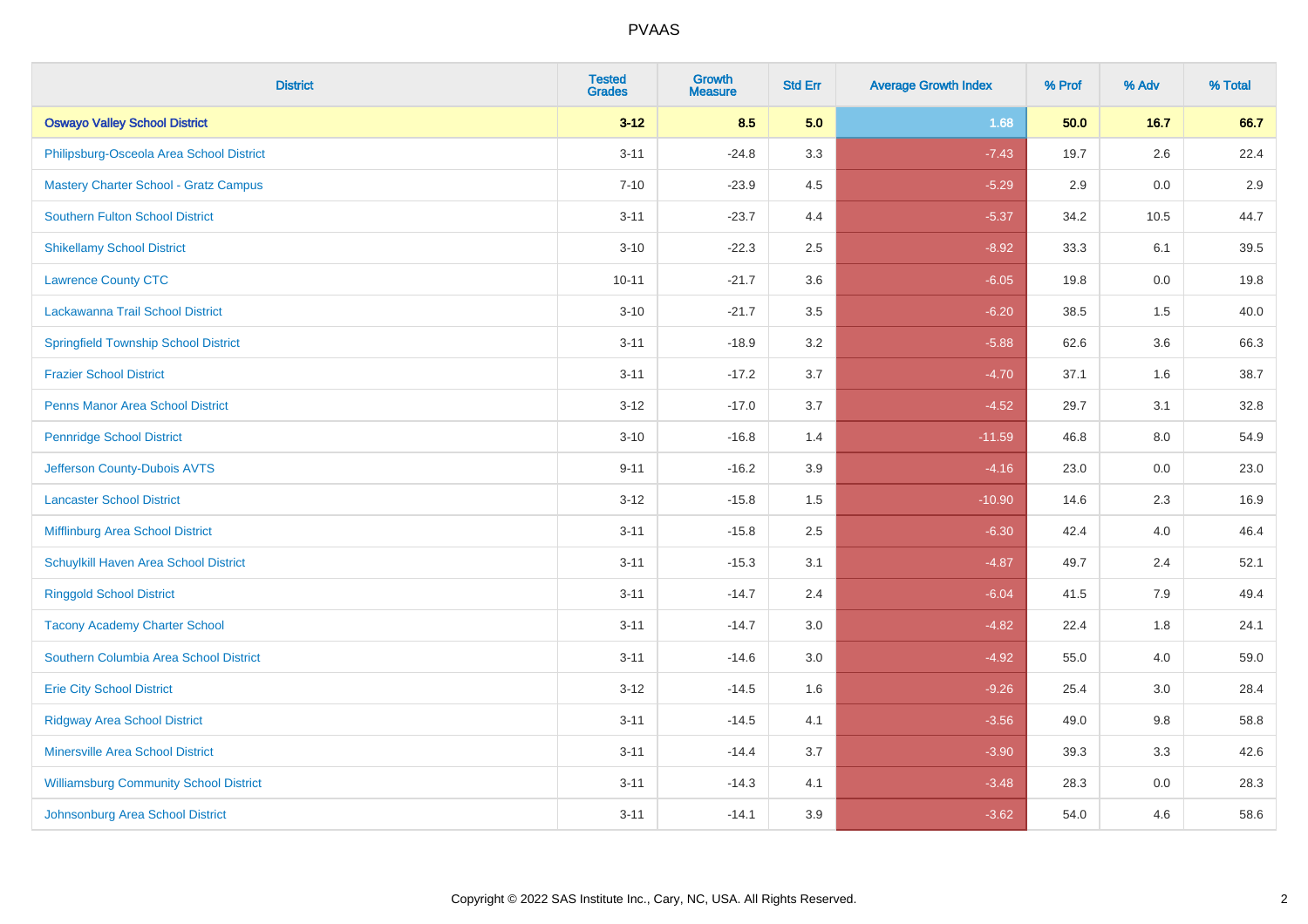| <b>District</b>                                 | <b>Tested</b><br><b>Grades</b> | <b>Growth</b><br><b>Measure</b> | <b>Std Err</b> | <b>Average Growth Index</b> | % Prof | % Adv   | % Total |
|-------------------------------------------------|--------------------------------|---------------------------------|----------------|-----------------------------|--------|---------|---------|
| <b>Oswayo Valley School District</b>            | $3 - 12$                       | 8.5                             | 5.0            | 1.68                        | 50.0   | 16.7    | 66.7    |
| <b>Riverside Beaver County School District</b>  | $3 - 11$                       | $-14.0$                         | 3.0            | $-4.64$                     | 49.4   | $8.8\,$ | 58.2    |
| <b>Bristol Township School District</b>         | $3 - 11$                       | $-13.9$                         | 2.0            | $-7.05$                     | 31.0   | 3.7     | 34.7    |
| <b>Tulpehocken Area School District</b>         | $3 - 12$                       | $-13.7$                         | 2.8            | $-4.81$                     | 36.7   | 2.8     | 39.4    |
| Propel Charter School - Braddock Hills          | $3 - 11$                       | $-13.6$                         | 3.6            | $-3.81$                     | 9.7    | 1.6     | 11.3    |
| Salisbury-Elk Lick School District              | $3 - 11$                       | $-13.5$                         | 5.9            | $-2.30$                     | 27.8   | 0.0     | 27.8    |
| <b>Titusville Area School District</b>          | $3 - 11$                       | $-13.2$                         | 2.6            | $-4.99$                     | 43.2   | 4.8     | 48.0    |
| <b>Rochester Area School District</b>           | $3 - 11$                       | $-13.2$                         | 4.6            | $-2.89$                     | 19.5   | 1.3     | 20.8    |
| <b>Northern Potter School District</b>          | $3 - 12$                       | $-13.1$                         | 4.6            | $-2.84$                     | 37.5   | 0.0     | 37.5    |
| Southern Huntingdon County School District      | $3 - 11$                       | $-12.9$                         | 3.2            | $-3.98$                     | 32.5   | $2.5\,$ | 35.0    |
| <b>Keystone Education Center Charter School</b> | $3 - 12$                       | $-12.9$                         | 5.9            | $-2.19$                     | 28.0   | 0.0     | 28.0    |
| <b>Hatboro-Horsham School District</b>          | $3 - 11$                       | $-12.8$                         | 1.7            | $-7.47$                     | 45.6   | 7.2     | 52.8    |
| <b>Norristown Area School District</b>          | $3 - 12$                       | $-12.8$                         | 1.6            | $-7.98$                     | 23.5   | 2.3     | 25.7    |
| <b>Avonworth School District</b>                | $3 - 10$                       | $-12.6$                         | 3.1            | $-4.01$                     | 59.8   | 4.6     | 64.4    |
| Columbia-Montour AVTS                           | $9 - 10$                       | $-12.5$                         | 3.0            | $-4.16$                     | 22.3   | 0.6     | 22.9    |
| <b>Wellsboro Area School District</b>           | $3 - 11$                       | $-12.4$                         | 3.0            | $-4.11$                     | 49.2   | 11.9    | 61.1    |
| <b>Owen J Roberts School District</b>           | $3 - 11$                       | $-12.3$                         | 1.6            | $-7.61$                     | 57.0   | 11.9    | 69.0    |
| <b>West Mifflin Area School District</b>        | $3 - 12$                       | $-12.3$                         | 2.9            | $-4.22$                     | 39.7   | 10.3    | 50.0    |
| <b>Annville-Cleona School District</b>          | $3 - 12$                       | $-12.1$                         | 2.7            | $-4.46$                     | 34.9   | 7.8     | 42.6    |
| Catasauqua Area School District                 | $3 - 12$                       | $-12.1$                         | 3.0            | $-4.00$                     | 36.8   | 7.6     | 44.3    |
| <b>Bucks County Technical High School</b>       | $9 - 10$                       | $-12.0$                         | 2.5            | $-4.84$                     | 35.9   | 3.2     | 39.2    |
| <b>Marion Center Area School District</b>       | $3 - 10$                       | $-12.0$                         | 3.1            | $-3.87$                     | 33.7   | 1.1     | 34.8    |
| <b>Moniteau School District</b>                 | $3 - 11$                       | $-11.8$                         | 3.3            | $-3.56$                     | 50.0   | 6.3     | 56.3    |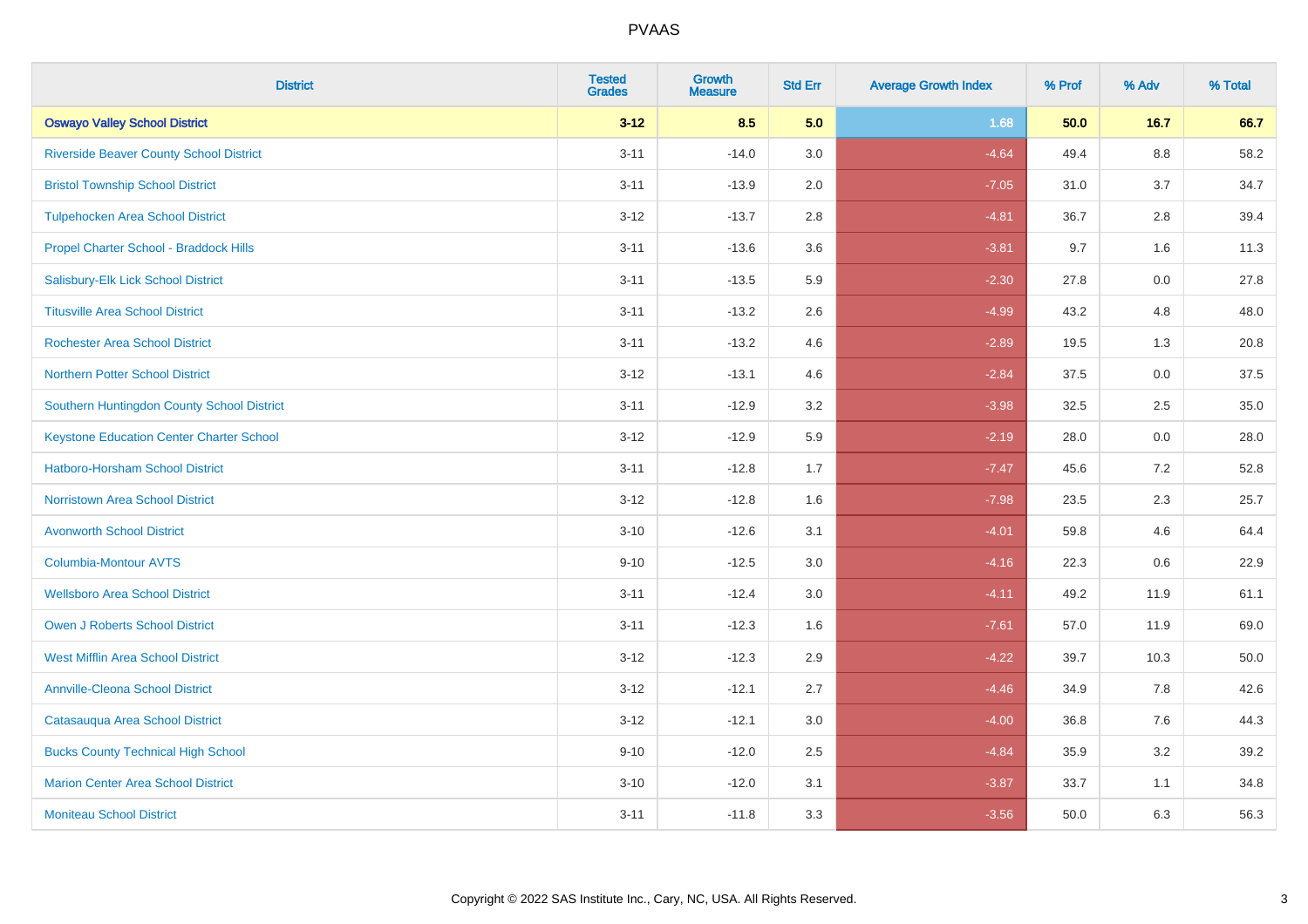| <b>District</b>                            | <b>Tested</b><br><b>Grades</b> | <b>Growth</b><br><b>Measure</b> | <b>Std Err</b> | <b>Average Growth Index</b> | % Prof | % Adv | % Total |
|--------------------------------------------|--------------------------------|---------------------------------|----------------|-----------------------------|--------|-------|---------|
| <b>Oswayo Valley School District</b>       | $3 - 12$                       | 8.5                             | 5.0            | 1.68                        | 50.0   | 16.7  | 66.7    |
| <b>Steelton-Highspire School District</b>  | $3 - 11$                       | $-11.8$                         | 3.5            | $-3.40$                     | 14.5   | 0.0   | 14.5    |
| <b>Propel Charter School-Homestead</b>     | $3 - 11$                       | $-11.7$                         | 4.1            | $-2.84$                     | 15.9   | 0.0   | 15.9    |
| <b>Abington School District</b>            | $3 - 10$                       | $-11.5$                         | 1.9            | $-6.00$                     | 56.2   | 11.6  | 67.8    |
| Southern Tioga School District             | $3 - 11$                       | $-11.5$                         | 2.7            | $-4.25$                     | 47.8   | 6.4   | 54.3    |
| Maritime Academy Charter School            | $3 - 10$                       | $-11.4$                         | 3.5            | $-3.29$                     | 15.2   | 0.0   | 15.2    |
| <b>Plum Borough School District</b>        | $3 - 11$                       | $-11.3$                         | 2.2            | $-5.19$                     | 51.1   | 9.0   | 60.1    |
| <b>South Park School District</b>          | $3 - 11$                       | $-11.3$                         | 2.7            | $-4.23$                     | 53.5   | 13.7  | 67.3    |
| La Academia Partnership Charter School     | $6 - 11$                       | $-11.0$                         | 4.7            | $-2.34$                     | 6.8    | 0.0   | 6.8     |
| <b>Sugar Valley Rural Charter School</b>   | $3 - 11$                       | $-11.0$                         | 4.5            | $-2.46$                     | 14.9   | 0.0   | 14.9    |
| <b>Solanco School District</b>             | $3 - 11$                       | $-11.0$                         | 2.0            | $-5.55$                     | 41.6   | 4.5   | 46.1    |
| <b>Propel Charter School-Montour</b>       | $3 - 10$                       | $-10.7$                         | 3.9            | $-2.71$                     | 13.7   | 0.0   | 13.7    |
| Northern Lehigh School District            | $3-12$                         | $-10.4$                         | 2.7            | $-3.82$                     | 28.0   | 9.3   | 37.3    |
| <b>Exeter Township School District</b>     | $3 - 11$                       | $-10.4$                         | 1.9            | $-5.44$                     | 50.6   | 2.7   | 53.3    |
| <b>Farrell Area School District</b>        | $3 - 11$                       | $-10.4$                         | 4.3            | $-2.41$                     | 19.0   | 0.0   | 19.0    |
| The New Academy Charter School             | $8 - 11$                       | $-10.4$                         | 5.2            | $-2.00$                     | 0.0    | 0.0   | 0.0     |
| <b>Union City Area School District</b>     | $3 - 12$                       | $-10.2$                         | 3.6            | $-2.87$                     | 42.9   | 3.2   | 46.0    |
| <b>Pittston Area School District</b>       | $3 - 11$                       | $-10.1$                         | 5.6            | $-1.80$                     | 38.1   | 9.5   | 47.6    |
| <b>Northwest Area School District</b>      | $3 - 10$                       | $-10.0$                         | 3.8            | $-2.59$                     | 34.6   | 7.3   | 41.8    |
| Jefferson-Morgan School District           | $3 - 10$                       | $-9.9$                          | 4.2            | $-2.35$                     | 43.8   | 4.2   | 47.9    |
| <b>Big Spring School District</b>          | $3 - 11$                       | $-9.8$                          | 2.4            | $-4.00$                     | 38.6   | 8.9   | 47.5    |
| <b>Neshannock Township School District</b> | $3 - 10$                       | $-9.7$                          | 2.9            | $-3.34$                     | 62.4   | 5.6   | 67.9    |
| <b>Benton Area School District</b>         | $3 - 10$                       | $-9.7$                          | 4.5            | $-2.18$                     | 43.2   | 5.4   | 48.6    |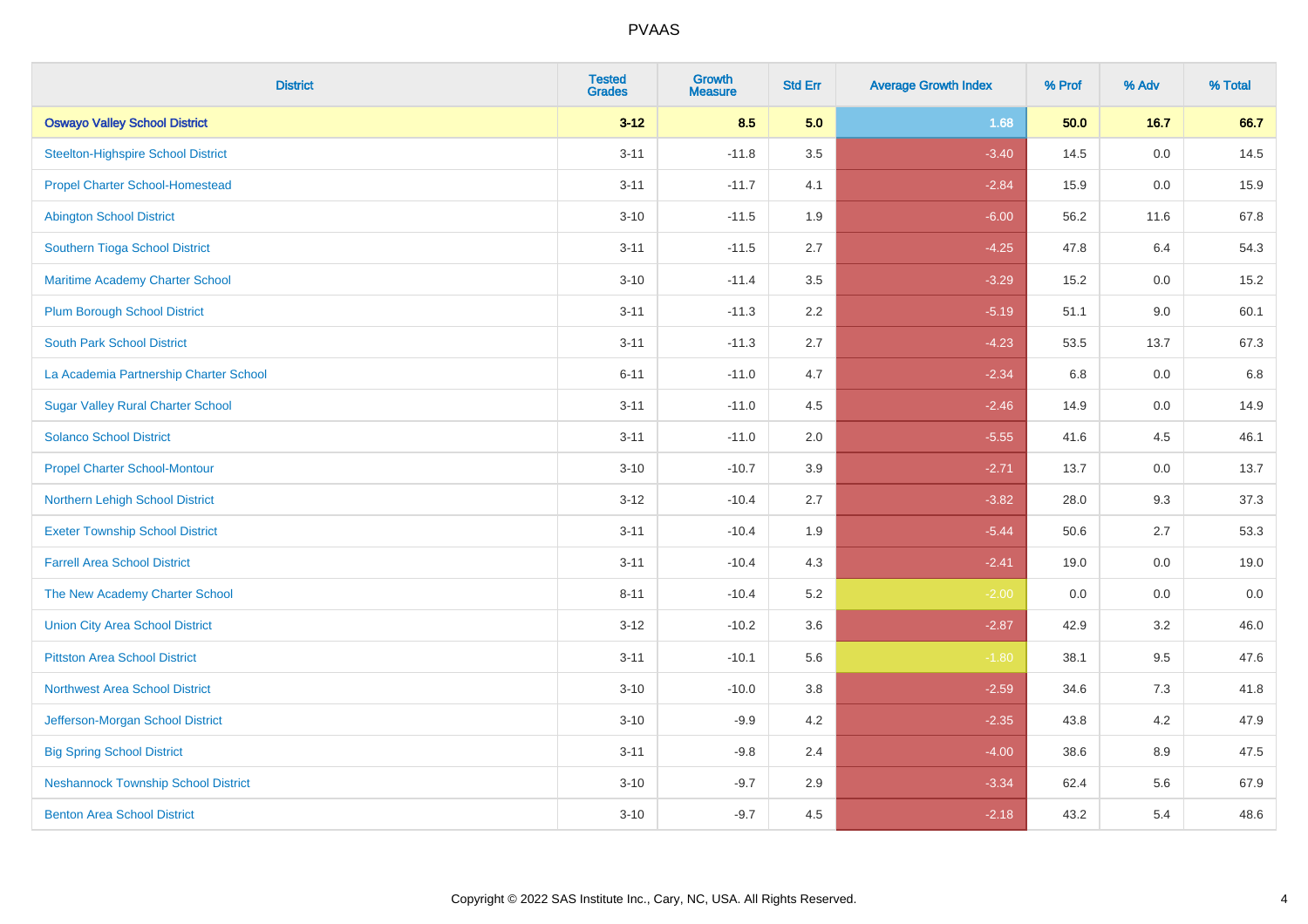| <b>District</b>                               | <b>Tested</b><br><b>Grades</b> | <b>Growth</b><br><b>Measure</b> | <b>Std Err</b> | <b>Average Growth Index</b> | % Prof | % Adv   | % Total |
|-----------------------------------------------|--------------------------------|---------------------------------|----------------|-----------------------------|--------|---------|---------|
| <b>Oswayo Valley School District</b>          | $3 - 12$                       | 8.5                             | 5.0            | 1.68                        | 50.0   | 16.7    | 66.7    |
| <b>Chambersburg Area School District</b>      | $3 - 11$                       | $-9.5$                          | 1.3            | $-7.20$                     | 42.7   | $8.6\,$ | 51.4    |
| <b>Redbank Valley School District</b>         | $3 - 11$                       | $-9.5$                          | 3.4            | $-2.77$                     | 31.5   | 4.9     | 36.4    |
| <b>Clearfield Area School District</b>        | $3 - 10$                       | $-9.4$                          | 2.6            | $-3.56$                     | 43.0   | 3.1     | 46.1    |
| <b>Carmichaels Area School District</b>       | $3 - 10$                       | $-9.3$                          | 3.3            | $-2.81$                     | 35.1   | 1.4     | 36.5    |
| <b>Berwick Area School District</b>           | $3 - 11$                       | $-9.3$                          | 2.6            | $-3.59$                     | 42.1   | 5.5     | 47.6    |
| <b>Bradford Area School District</b>          | $3 - 12$                       | $-9.3$                          | 2.4            | $-3.87$                     | 45.8   | 8.3     | 54.2    |
| <b>North East School District</b>             | $3 - 11$                       | $-9.3$                          | 3.1            | $-3.02$                     | 62.6   | 14.4    | 77.0    |
| <b>Innovative Arts Academy Charter School</b> | $6 - 11$                       | $-9.1$                          | 3.7            | $-2.44$                     | 9.5    | 0.0     | 9.5     |
| <b>Mahanoy Area School District</b>           | $3 - 10$                       | $-9.0$                          | 3.6            | $-2.49$                     | 26.2   | 1.6     | 27.9    |
| Aliquippa School District                     | $3 - 11$                       | $-9.0$                          | 4.2            | $-2.14$                     | 11.0   | 0.0     | 11.0    |
| Philadelphia Academy Charter School           | $3 - 11$                       | $-8.9$                          | 2.9            | $-3.04$                     | 50.5   | 2.9     | 53.4    |
| South Allegheny School District               | $3 - 11$                       | $-8.8$                          | 3.2            | $-2.70$                     | 40.5   | 0.0     | 40.5    |
| <b>North Star School District</b>             | $3 - 11$                       | $-8.7$                          | 3.5            | $-2.51$                     | 47.8   | 6.0     | 53.7    |
| <b>Palisades School District</b>              | $3 - 11$                       | $-8.7$                          | 2.8            | $-3.06$                     | 53.8   | 6.7     | 60.5    |
| <b>Milton Area School District</b>            | $3 - 11$                       | $-8.7$                          | 2.5            | $-3.52$                     | 45.4   | $6.9\,$ | 52.3    |
| <b>Chartiers-Houston School District</b>      | $3 - 10$                       | $-8.6$                          | 3.5            | $-2.41$                     | 59.7   | 4.5     | 64.2    |
| Lampeter-Strasburg School District            | $3 - 12$                       | $-8.6$                          | 2.0            | $-4.33$                     | 55.1   | 9.8     | 64.8    |
| <b>West Middlesex Area School District</b>    | $3 - 10$                       | $-8.4$                          | 3.8            | $-2.21$                     | 34.9   | 2.8     | 37.6    |
| <b>Elizabeth Forward School District</b>      | $3 - 11$                       | $-8.4$                          | 2.4            | $-3.41$                     | 51.7   | 4.0     | 55.7    |
| <b>Southmoreland School District</b>          | $3 - 11$                       | $-8.3$                          | 3.6            | $-2.32$                     | 56.8   | 7.2     | 64.0    |
| <b>Tamaqua Area School District</b>           | $3 - 12$                       | $-8.2$                          | 2.5            | $-3.24$                     | 44.5   | 1.9     | 46.4    |
| <b>Muncy School District</b>                  | $3 - 11$                       | $-8.1$                          | 3.7            | $-2.21$                     | 42.0   | 3.8     | 45.8    |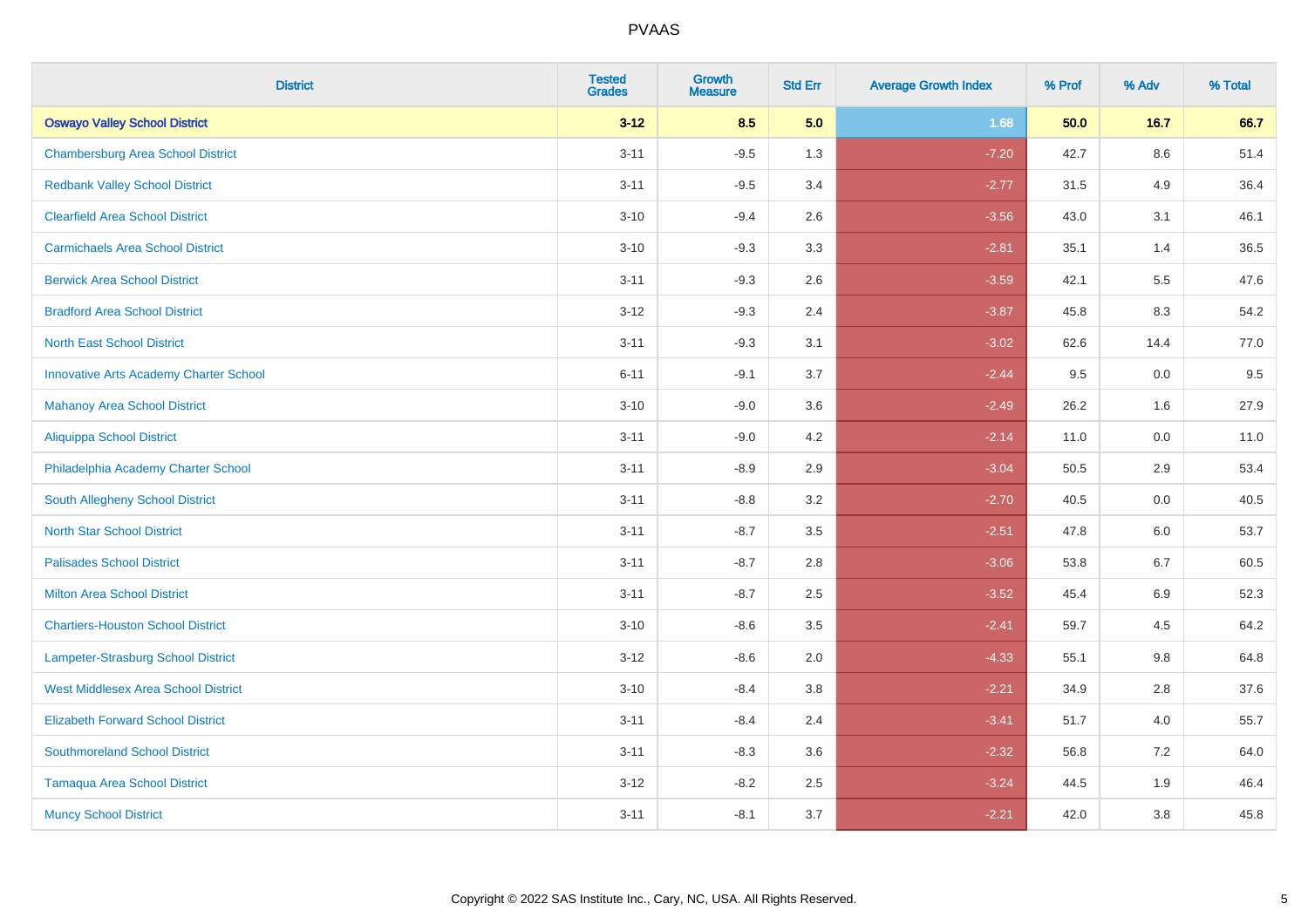| <b>District</b>                              | <b>Tested</b><br><b>Grades</b> | <b>Growth</b><br><b>Measure</b> | <b>Std Err</b> | <b>Average Growth Index</b> | % Prof | % Adv | % Total  |
|----------------------------------------------|--------------------------------|---------------------------------|----------------|-----------------------------|--------|-------|----------|
| <b>Oswayo Valley School District</b>         | $3 - 12$                       | 8.5                             | 5.0            | 1.68                        | 50.0   | 16.7  | 66.7     |
| <b>Portage Area School District</b>          | $3 - 10$                       | $-8.1$                          | 3.6            | $-2.26$                     | 40.6   | 9.4   | $50.0\,$ |
| <b>Blairsville-Saltsburg School District</b> | $3 - 11$                       | $-8.0$                          | 3.0            | $-2.68$                     | 37.3   | 7.0   | 44.3     |
| <b>Western Beaver County School District</b> | $3 - 11$                       | $-7.8$                          | 4.2            | $-1.87$                     | 56.5   | 6.5   | 63.0     |
| <b>Shamokin Area School District</b>         | $3 - 11$                       | $-7.7$                          | 4.8            | $-1.60$                     | 38.1   | 3.2   | 41.3     |
| <b>Pine Grove Area School District</b>       | $3 - 11$                       | $-7.7$                          | 2.9            | $-2.66$                     | 42.3   | 7.7   | 50.0     |
| <b>Dunmore School District</b>               | $3 - 11$                       | $-7.7$                          | 2.9            | $-2.62$                     | 34.0   | 7.2   | 41.2     |
| <b>Penn Hills School District</b>            | $3 - 11$                       | $-7.6$                          | 2.6            | $-2.94$                     | 33.1   | 0.7   | 33.8     |
| <b>Mohawk Area School District</b>           | $3 - 11$                       | $-7.5$                          | 3.1            | $-2.45$                     | 49.4   | 11.0  | 60.4     |
| Northern Tioga School District               | $3 - 12$                       | $-7.5$                          | 2.8            | $-2.64$                     | 54.0   | 1.2   | 55.2     |
| <b>Conneaut School District</b>              | $3 - 12$                       | $-7.5$                          | 2.6            | $-2.91$                     | 38.4   | 7.4   | 45.8     |
| <b>Highlands School District</b>             | $3 - 11$                       | $-7.4$                          | 2.7            | $-2.76$                     | 44.4   | 3.7   | 48.2     |
| <b>Williams Valley School District</b>       | $3 - 11$                       | $-7.3$                          | 3.4            | $-2.13$                     | 23.2   | 0.0   | 23.2     |
| <b>California Area School District</b>       | $3 - 10$                       | $-7.3$                          | 3.6            | $-2.02$                     | 42.6   | 9.8   | 52.5     |
| <b>Forest Hills School District</b>          | $3 - 11$                       | $-7.3$                          | 2.7            | $-2.74$                     | 41.1   | 13.7  | 54.8     |
| <b>Interboro School District</b>             | $3 - 12$                       | $-7.3$                          | 2.1            | $-3.43$                     | 46.6   | 4.8   | 51.4     |
| <b>Brownsville Area School District</b>      | $3 - 12$                       | $-7.2$                          | 3.9            | $-1.83$                     | 34.4   | 6.1   | 40.5     |
| <b>Windber Area School District</b>          | $3 - 11$                       | $-7.2$                          | 3.2            | $-2.24$                     | 55.4   | 7.2   | 62.6     |
| <b>Wallenpaupack Area School District</b>    | $3 - 11$                       | $-7.1$                          | 2.3            | $-3.09$                     | 40.8   | 2.4   | 43.1     |
| <b>Freedom Area School District</b>          | $3 - 11$                       | $-7.1$                          | 3.0            | $-2.37$                     | 43.8   | 4.2   | 47.9     |
| <b>Harbor Creek School District</b>          | $3 - 11$                       | $-7.1$                          | 2.7            | $-2.67$                     | 48.8   | 15.2  | 64.0     |
| <b>Moshannon Valley School District</b>      | $3 - 10$                       | $-7.0$                          | 3.4            | $-2.01$                     | 48.5   | 0.0   | 48.5     |
| <b>Penn-Delco School District</b>            | $3 - 11$                       | $-6.8$                          | 1.9            | $-3.51$                     | 46.6   | 3.2   | 49.8     |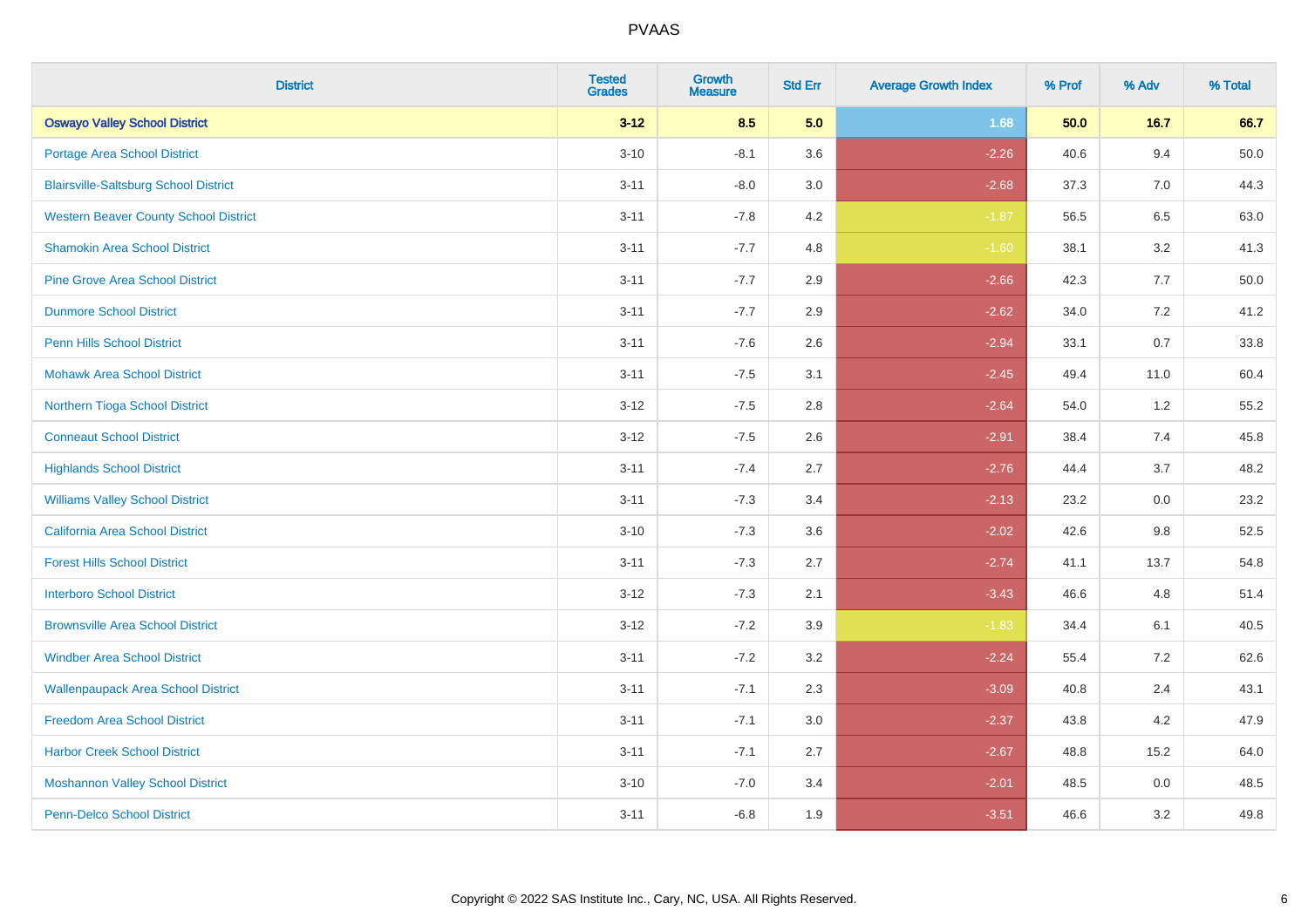| <b>District</b>                                   | <b>Tested</b><br><b>Grades</b> | <b>Growth</b><br><b>Measure</b> | <b>Std Err</b> | <b>Average Growth Index</b> | % Prof | % Adv | % Total |
|---------------------------------------------------|--------------------------------|---------------------------------|----------------|-----------------------------|--------|-------|---------|
| <b>Oswayo Valley School District</b>              | $3 - 12$                       | 8.5                             | 5.0            | 1.68                        | 50.0   | 16.7  | 66.7    |
| <b>Yough School District</b>                      | $3 - 10$                       | $-6.6$                          | 2.7            | $-2.43$                     | 50.8   | 4.0   | 54.8    |
| <b>Butler Area School District</b>                | $3 - 11$                       | $-6.5$                          | 1.5            | $-4.26$                     | 42.5   | 9.4   | 51.9    |
| <b>Executive Education Academy Charter School</b> | $3 - 10$                       | $-6.5$                          | 3.1            | $-2.08$                     | 23.7   | 2.2   | 25.8    |
| <b>New Castle Area School District</b>            | $3 - 12$                       | $-6.4$                          | 2.4            | $-2.66$                     | 32.5   | 4.3   | 36.8    |
| <b>Tri-Valley School District</b>                 | $3 - 10$                       | $-6.4$                          | 4.1            | $-1.57$                     | 37.0   | 4.4   | 41.3    |
| <b>Slippery Rock Area School District</b>         | $3 - 11$                       | $-6.3$                          | 2.5            | $-2.51$                     | 56.2   | 9.5   | 65.7    |
| <b>Upper Dauphin Area School District</b>         | $3 - 11$                       | $-6.3$                          | 3.2            | $-1.98$                     | 37.4   | 4.8   | 42.2    |
| <b>East Allegheny School District</b>             | $3 - 11$                       | $-6.3$                          | 3.3            | $-1.87$                     | 31.9   | 9.7   | 41.7    |
| <b>Dubois Area School District</b>                | $3 - 11$                       | $-6.2$                          | 2.0            | $-3.07$                     | 50.9   | 13.4  | 64.3    |
| <b>Mount Union Area School District</b>           | $3 - 10$                       | $-6.1$                          | 3.1            | $-1.97$                     | 32.2   | 3.4   | 35.6    |
| <b>Waynesboro Area School District</b>            | $3 - 12$                       | $-6.1$                          | 1.9            | $-3.20$                     | 50.0   | 6.8   | 56.8    |
| <b>East Lycoming School District</b>              | $3 - 11$                       | $-6.0$                          | 2.7            | $-2.24$                     | 48.3   | 4.2   | 52.5    |
| <b>Karns City Area School District</b>            | $3 - 11$                       | $-6.0$                          | 2.9            | $-2.03$                     | 53.1   | 8.3   | 61.5    |
| <b>Forest City Regional School District</b>       | $3 - 12$                       | $-6.0$                          | 3.0            | $-1.96$                     | 44.1   | 0.0   | 44.1    |
| <b>Old Forge School District</b>                  | $3 - 12$                       | $-5.9$                          | 3.4            | $-1.73$                     | 52.9   | 7.1   | 60.0    |
| <b>Shade-Central City School District</b>         | $3 - 11$                       | $-5.9$                          | 4.6            | $-1.28$                     | 27.8   | 0.0   | 27.8    |
| <b>Fort Cherry School District</b>                | $3 - 10$                       | $-5.9$                          | 3.8            | $-1.56$                     | 55.2   | 5.2   | 60.3    |
| <b>Universal Audenried Charter School</b>         | $9 - 11$                       | $-5.8$                          | 2.4            | $-2.40$                     | 14.6   | 0.0   | 14.6    |
| Jim Thorpe Area School District                   | $3 - 11$                       | $-5.8$                          | 2.7            | $-2.19$                     | 33.3   | 7.4   | 40.7    |
| <b>Blue Mountain School District</b>              | $3 - 10$                       | $-5.8$                          | 2.3            | $-2.56$                     | 46.6   | 8.5   | 55.1    |
| Susquehanna Township School District              | $3 - 12$                       | $-5.8$                          | 2.7            | $-2.17$                     | 36.0   | 5.6   | 41.6    |
| <b>Ferndale Area School District</b>              | $3 - 10$                       | $-5.8$                          | 4.3            | $-1.33$                     | 40.0   | 0.0   | 40.0    |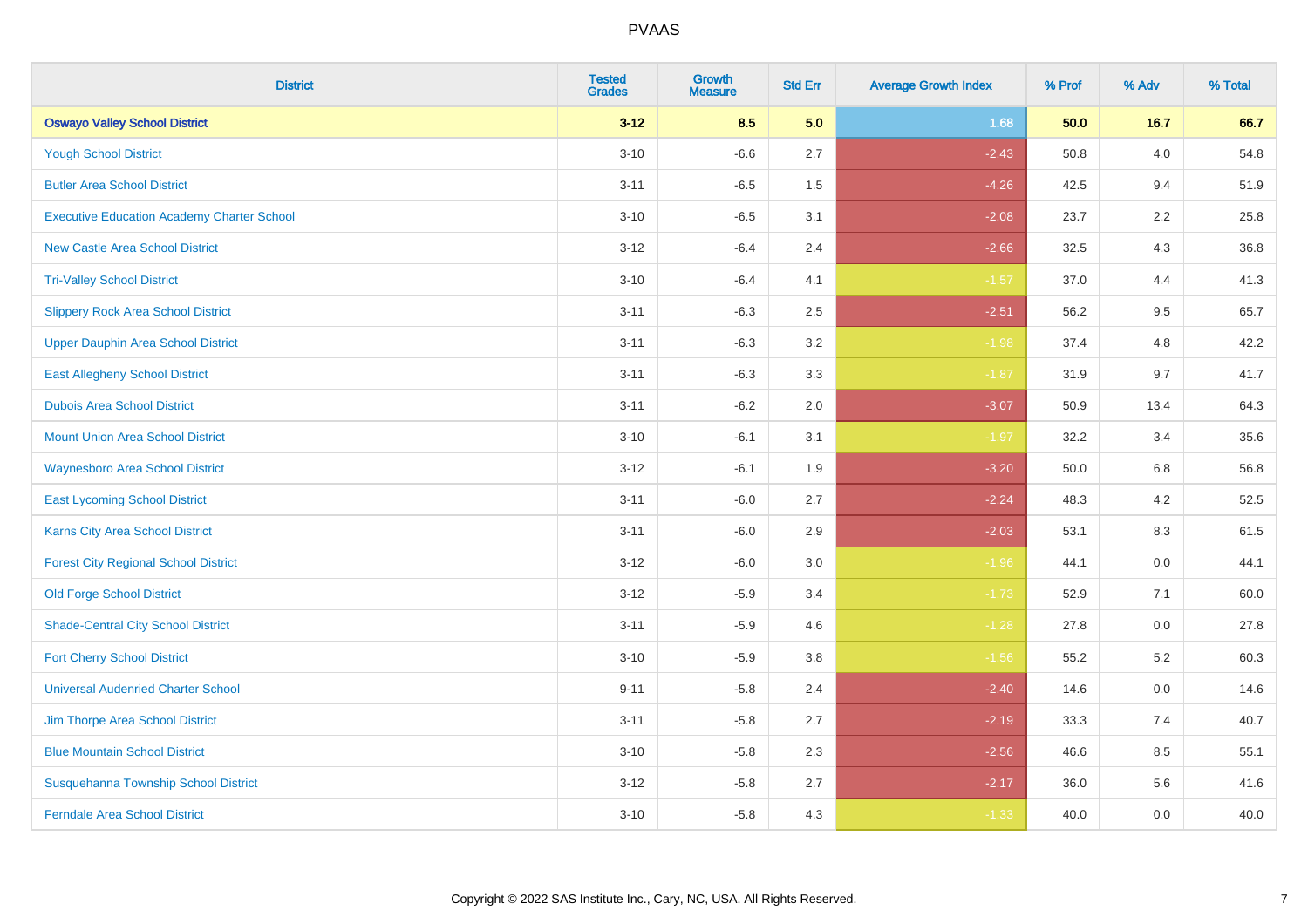| <b>District</b>                                | <b>Tested</b><br><b>Grades</b> | <b>Growth</b><br><b>Measure</b> | <b>Std Err</b> | <b>Average Growth Index</b> | % Prof | % Adv   | % Total |
|------------------------------------------------|--------------------------------|---------------------------------|----------------|-----------------------------|--------|---------|---------|
| <b>Oswayo Valley School District</b>           | $3 - 12$                       | 8.5                             | 5.0            | 1.68                        | 50.0   | $16.7$  | 66.7    |
| <b>Pequea Valley School District</b>           | $3 - 11$                       | $-5.8$                          | 3.2            | $-1.80$                     | 39.8   | 9.1     | 48.9    |
| <b>Austin Area School District</b>             | $3 - 11$                       | $-5.7$                          | 6.4            | $-0.90$                     | 33.3   | 5.6     | 38.9    |
| <b>Carbon Career &amp; Technical Institute</b> | $9 - 11$                       | $-5.7$                          | 3.6            | $-1.59$                     | 34.5   | $1.2\,$ | 35.7    |
| <b>Claysburg-Kimmel School District</b>        | $3 - 11$                       | $-5.7$                          | 4.0            | $-1.42$                     | 42.9   | 8.2     | 51.0    |
| South Williamsport Area School District        | $3 - 10$                       | $-5.7$                          | 2.5            | $-2.30$                     | 45.5   | 4.5     | 50.0    |
| <b>Fairfield Area School District</b>          | $3 - 11$                       | $-5.6$                          | 3.4            | $-1.66$                     | 57.9   | 4.0     | 61.8    |
| <b>Canton Area School District</b>             | $3 - 11$                       | $-5.5$                          | 3.2            | $-1.75$                     | 40.7   | 2.3     | 43.0    |
| <b>Bermudian Springs School District</b>       | $3 - 11$                       | $-5.5$                          | 2.9            | $-1.94$                     | 56.4   | 6.8     | 63.2    |
| <b>Montrose Area School District</b>           | $3 - 10$                       | $-5.5$                          | 3.0            | $-1.82$                     | 46.7   | 5.4     | 52.2    |
| <b>Trinity Area School District</b>            | $3 - 11$                       | $-5.4$                          | 2.0            | $-2.71$                     | 48.3   | 11.8    | 60.1    |
| Imhotep Institute Charter High School          | $9 - 11$                       | $-5.3$                          | 5.8            | $-0.92$                     | 25.0   | 0.0     | 25.0    |
| <b>Corry Area School District</b>              | $3 - 11$                       | $-5.3$                          | 2.6            | $-2.03$                     | 38.5   | 6.0     | 44.5    |
| <b>Carlisle Area School District</b>           | $3 - 11$                       | $-5.3$                          | 1.9            | $-2.81$                     | 54.0   | 6.3     | 60.3    |
| <b>Indiana Area School District</b>            | $3 - 11$                       | $-5.3$                          | 2.3            | $-2.28$                     | 47.6   | 18.4    | 66.1    |
| <b>Middletown Area School District</b>         | $3 - 11$                       | $-5.3$                          | 2.6            | $-2.05$                     | 46.4   | 5.3     | 51.7    |
| <b>Brentwood Borough School District</b>       | $3 - 11$                       | $-5.3$                          | 3.0            | $-1.72$                     | 52.0   | 6.1     | 58.2    |
| Perseus House Charter School Of Excellence     | $6 - 11$                       | $-5.2$                          | 3.0            | $-1.72$                     | 16.5   | 0.0     | 16.5    |
| <b>Keystone Central School District</b>        | $3 - 11$                       | $-5.1$                          | 2.0            | $-2.46$                     | 44.7   | 4.6     | 49.4    |
| <b>Upper Moreland Township School District</b> | $3 - 11$                       | $-5.0$                          | 2.2            | $-2.31$                     | 57.9   | 4.0     | 61.9    |
| <b>Mount Pleasant Area School District</b>     | $3 - 11$                       | $-5.0$                          | 2.6            | $-1.93$                     | 52.6   | 0.0     | 52.6    |
| <b>Washington School District</b>              | $3 - 11$                       | $-4.9$                          | 2.8            | $-1.76$                     | 30.1   | 2.4     | 32.5    |
| <b>Brandywine Heights Area School District</b> | $3 - 11$                       | $-4.9$                          | 2.7            | $-1.81$                     | 49.2   | 8.2     | 57.4    |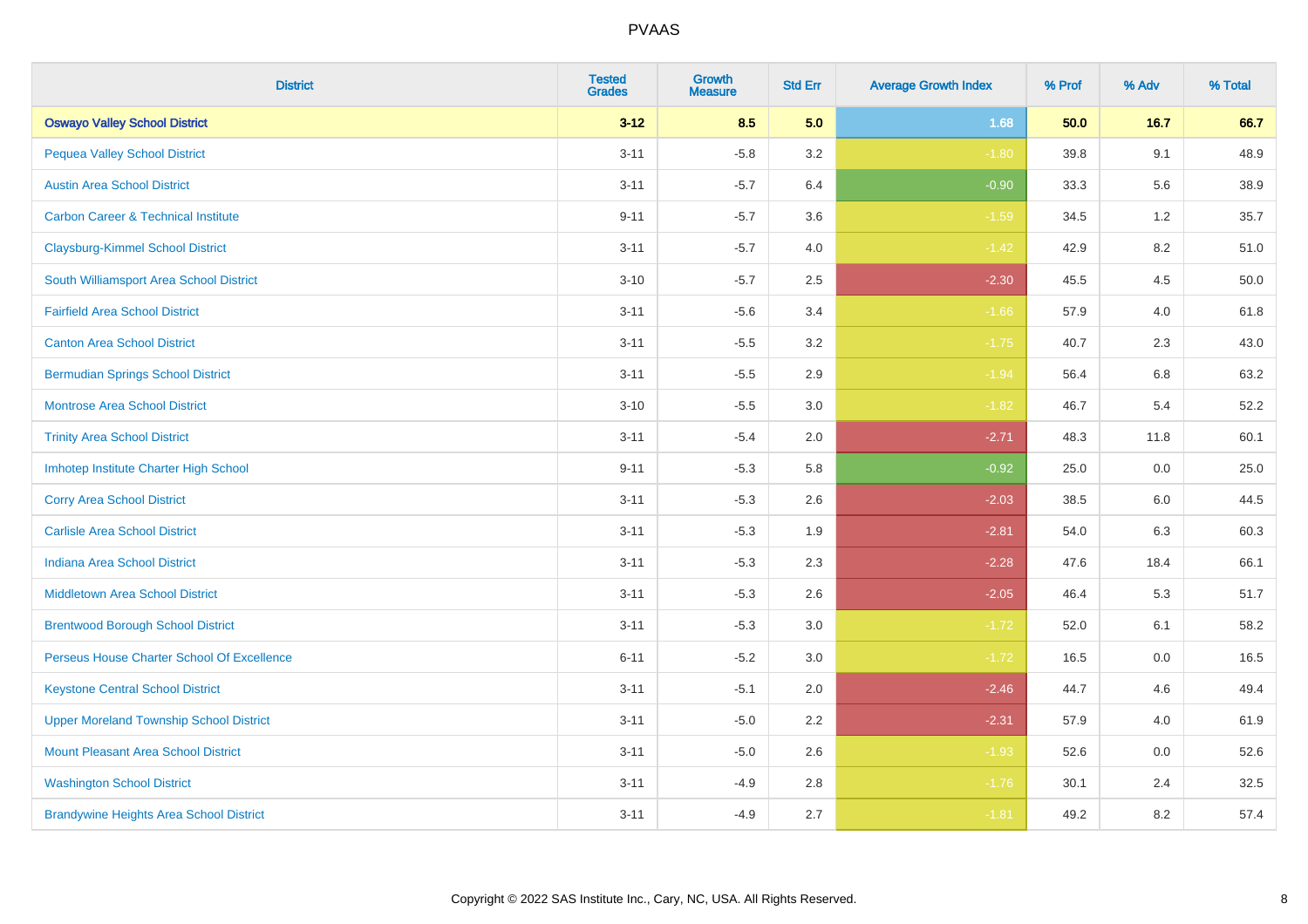| <b>District</b>                               | <b>Tested</b><br><b>Grades</b> | <b>Growth</b><br><b>Measure</b> | <b>Std Err</b> | <b>Average Growth Index</b> | % Prof | % Adv   | % Total |
|-----------------------------------------------|--------------------------------|---------------------------------|----------------|-----------------------------|--------|---------|---------|
| <b>Oswayo Valley School District</b>          | $3 - 12$                       | 8.5                             | 5.0            | 1.68                        | 50.0   | 16.7    | 66.7    |
| <b>Juniata County School District</b>         | $3 - 12$                       | $-4.9$                          | 2.1            | $-2.26$                     | 38.5   | 2.9     | 41.4    |
| <b>Central Columbia School District</b>       | $3 - 12$                       | $-4.8$                          | 2.6            | $-1.86$                     | 53.7   | 14.8    | 68.5    |
| <b>Nazareth Area School District</b>          | $3 - 11$                       | $-4.7$                          | 1.7            | $-2.82$                     | 59.2   | 9.9     | 69.0    |
| <b>Boyertown Area School District</b>         | $3 - 11$                       | $-4.7$                          | 1.5            | $-3.17$                     | 55.2   | 11.3    | 66.5    |
| <b>Apollo-Ridge School District</b>           | $3 - 12$                       | $-4.7$                          | 3.7            | $-1.24$                     | 50.0   | 10.0    | 60.0    |
| <b>Crawford Central School District</b>       | $3 - 11$                       | $-4.7$                          | 2.2            | $-2.15$                     | 40.6   | 10.5    | 51.1    |
| <b>Riverview School District</b>              | $3 - 11$                       | $-4.6$                          | 3.8            | $-1.20$                     | 57.9   | 15.8    | 73.7    |
| <b>West Greene School District</b>            | $3 - 11$                       | $-4.5$                          | 4.3            | $-1.04$                     | 36.6   | 7.3     | 43.9    |
| <b>Greensburg Salem School District</b>       | $3 - 11$                       | $-4.4$                          | 2.4            | $-1.88$                     | 47.6   | 4.9     | 52.4    |
| <b>Coatesville Area School District</b>       | $3 - 11$                       | $-4.4$                          | 1.7            | $-2.62$                     | 36.3   | 4.2     | 40.5    |
| <b>Quakertown Community School District</b>   | $3 - 12$                       | $-4.4$                          | 1.6            | $-2.70$                     | 56.5   | 10.0    | 66.6    |
| <b>Somerset Area School District</b>          | $3 - 11$                       | $-4.4$                          | 2.3            | $-1.93$                     | 44.4   | 14.9    | 59.3    |
| <b>Gillingham Charter School</b>              | $3 - 11$                       | $-4.4$                          | 5.6            | $-0.77$                     | 20.8   | 8.3     | 29.2    |
| <b>Forest Area School District</b>            | $3 - 11$                       | $-4.4$                          | 5.4            | $-0.81$                     | 36.2   | 2.1     | 38.3    |
| Jeannette City School District                | $3 - 11$                       | $-4.3$                          | 3.8            | $-1.13$                     | 46.7   | $7.5\,$ | 54.2    |
| <b>Antietam School District</b>               | $3 - 10$                       | $-4.3$                          | 3.8            | $-1.13$                     | 36.4   | 5.4     | 41.8    |
| <b>Oxford Area School District</b>            | $3 - 11$                       | $-4.3$                          | 1.9            | $-2.26$                     | 41.3   | 8.0     | 49.3    |
| <b>Bristol Borough School District</b>        | $3 - 12$                       | $-4.3$                          | 3.4            | $-1.27$                     | 39.7   | 1.3     | 41.0    |
| <b>Turkeyfoot Valley Area School District</b> | $3 - 12$                       | $-4.3$                          | 5.6            | $-0.76$                     | 22.0   | 5.1     | 27.1    |
| <b>Troy Area School District</b>              | $3 - 10$                       | $-4.3$                          | 3.4            | $-1.26$                     | 43.2   | 5.7     | 48.9    |
| East Pennsboro Area School District           | $3 - 11$                       | $-4.2$                          | 2.5            | $-1.71$                     | 60.8   | 8.5     | 69.3    |
| <b>Ellwood City Area School District</b>      | $3 - 11$                       | $-4.2$                          | 3.2            | $-1.29$                     | 54.1   | 14.1    | 68.2    |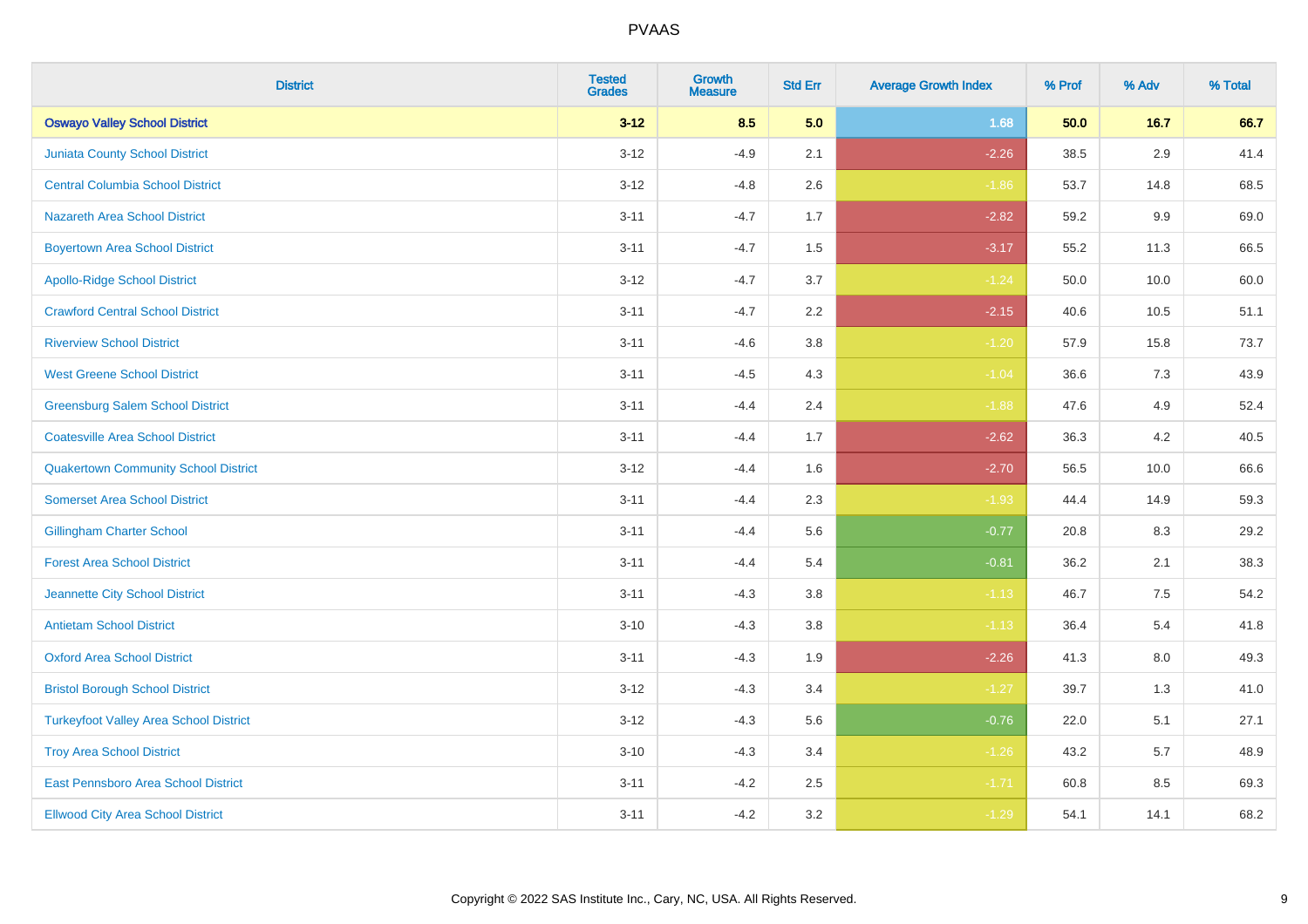| <b>District</b>                                                       | <b>Tested</b><br><b>Grades</b> | <b>Growth</b><br><b>Measure</b> | <b>Std Err</b> | <b>Average Growth Index</b> | % Prof | % Adv   | % Total |
|-----------------------------------------------------------------------|--------------------------------|---------------------------------|----------------|-----------------------------|--------|---------|---------|
| <b>Oswayo Valley School District</b>                                  | $3 - 12$                       | 8.5                             | 5.0            | 1.68                        | 50.0   | 16.7    | 66.7    |
| <b>MaST Community Charter School</b>                                  | $3 - 10$                       | $-4.1$                          | 2.7            | $-1.52$                     | 44.0   | 9.5     | 53.4    |
| <b>Easton Area School District</b>                                    | $3 - 12$                       | $-4.1$                          | 1.4            | $-2.91$                     | 39.9   | 4.0     | 43.9    |
| Cambria Heights School District                                       | $3 - 10$                       | $-4.1$                          | 3.1            | $-1.32$                     | 51.0   | $6.0\,$ | 57.0    |
| <b>Elk Lake School District</b>                                       | $3 - 11$                       | $-4.0$                          | 3.3            | $-1.23$                     | 46.2   | 3.3     | 49.4    |
| <b>Pottstown School District</b>                                      | $3 - 12$                       | $-4.0$                          | 2.4            | $-1.68$                     | 29.8   | 1.2     | 31.0    |
| <b>Gettysburg Area School District</b>                                | $3 - 11$                       | $-4.0$                          | 2.1            | $-1.89$                     | 45.3   | 14.0    | 59.3    |
| Preparatory Charter School Of Mathematics, Science, Tech, And Careers | $9 - 10$                       | $-4.0$                          | 2.5            | $-1.59$                     | 15.0   | 0.0     | 15.0    |
| <b>Sullivan County School District</b>                                | $3 - 10$                       | $-4.0$                          | 4.4            | $-0.90$                     | 66.7   | 2.6     | 69.2    |
| <b>Westmont Hilltop School District</b>                               | $3 - 11$                       | $-4.0$                          | 2.8            | $-1.40$                     | 36.3   | 13.3    | 49.6    |
| <b>Juniata Valley School District</b>                                 | $3 - 11$                       | $-3.9$                          | 3.5            | $-1.10$                     | 44.4   | 3.5     | 47.8    |
| <b>Big Beaver Falls Area School District</b>                          | $3 - 11$                       | $-3.9$                          | 3.3            | $-1.18$                     | 34.1   | 3.5     | 37.6    |
| <b>York Co School Of Technology</b>                                   | $9 - 12$                       | $-3.8$                          | 1.7            | $-2.22$                     | 39.1   | 5.6     | 44.7    |
| <b>Valley Grove School District</b>                                   | $3 - 10$                       | $-3.7$                          | 3.7            | $-1.01$                     | 51.2   | 6.1     | 57.3    |
| <b>Kane Area School District</b>                                      | $3 - 10$                       | $-3.7$                          | 3.2            | $-1.17$                     | 39.5   | 9.9     | 49.4    |
| <b>Conemaugh Township Area School District</b>                        | $3 - 12$                       | $-3.7$                          | 3.4            | $-1.09$                     | 53.8   | 17.6    | 71.4    |
| <b>Kiski Area School District</b>                                     | $3 - 11$                       | $-3.7$                          | 2.0            | $-1.86$                     | 57.4   | 10.4    | 67.8    |
| <b>Twin Valley School District</b>                                    | $3 - 12$                       | $-3.6$                          | 2.1            | $-1.69$                     | 49.6   | 7.1     | 56.8    |
| <b>Perkiomen Valley School District</b>                               | $3 - 11$                       | $-3.5$                          | 1.6            | $-2.18$                     | 53.8   | 13.4    | 67.2    |
| <b>Fannett-Metal School District</b>                                  | $3 - 11$                       | $-3.4$                          | 5.1            | $-0.67$                     | 38.7   | 8.1     | 46.8    |
| <b>Chestnut Ridge School District</b>                                 | $3 - 12$                       | $-3.4$                          | 2.9            | $-1.17$                     | 46.6   | 5.8     | 52.4    |
| <b>Pittsburgh School District</b>                                     | $3 - 11$                       | $-3.3$                          | 1.1            | $-3.04$                     | 33.9   | 8.2     | 42.1    |
| <b>Riverside School District</b>                                      | $3 - 11$                       | $-3.2$                          | 3.0            | $-1.09$                     | 43.0   | 9.0     | 52.0    |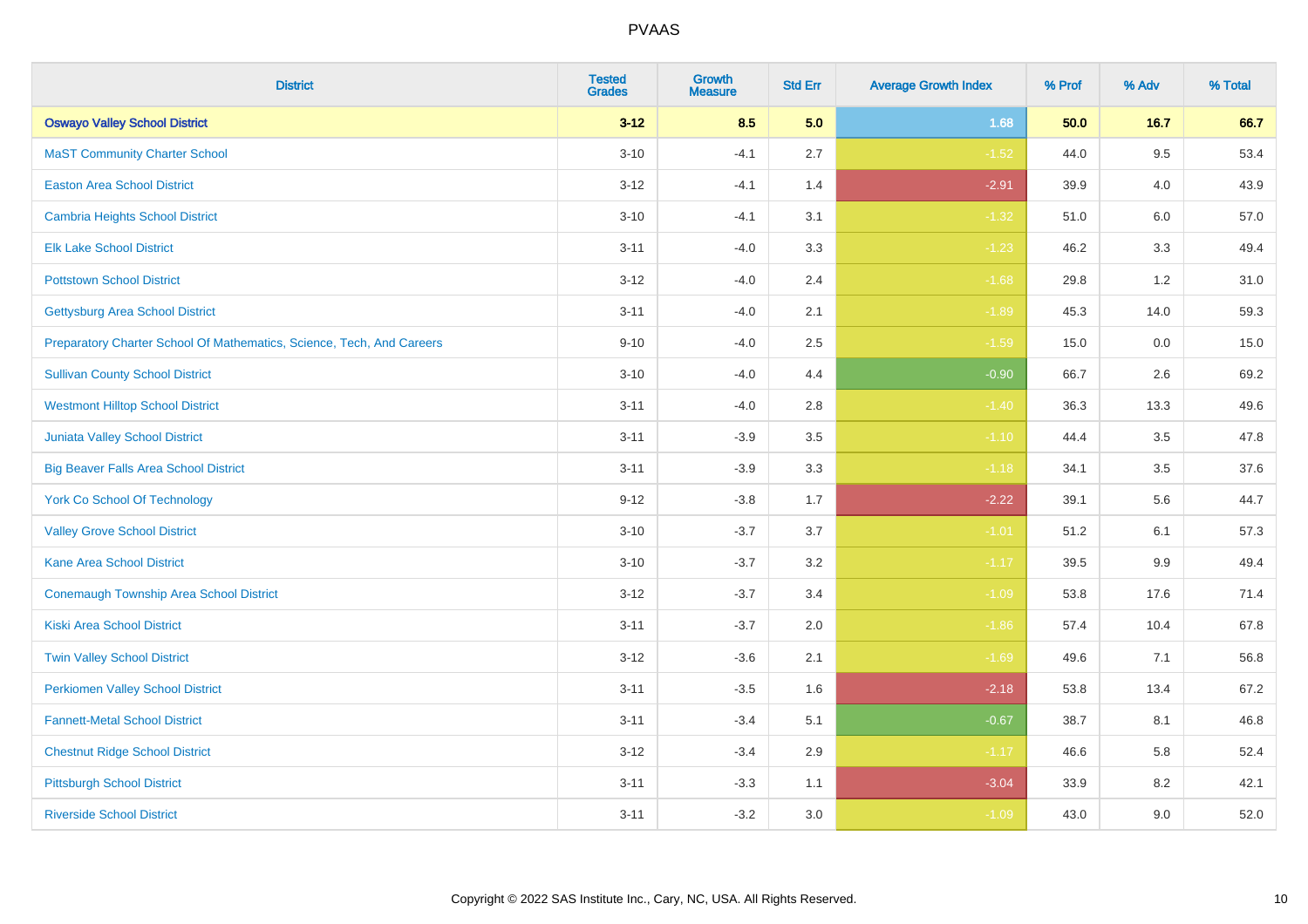| <b>District</b>                                         | <b>Tested</b><br><b>Grades</b> | <b>Growth</b><br><b>Measure</b> | <b>Std Err</b> | <b>Average Growth Index</b> | % Prof | % Adv   | % Total |
|---------------------------------------------------------|--------------------------------|---------------------------------|----------------|-----------------------------|--------|---------|---------|
| <b>Oswayo Valley School District</b>                    | $3 - 12$                       | 8.5                             | 5.0            | 1.68                        | 50.0   | 16.7    | 66.7    |
| <b>Conemaugh Valley School District</b>                 | $3 - 12$                       | $-3.2$                          | 4.1            | $-0.78$                     | 48.2   | 5.6     | 53.7    |
| <b>Columbia Borough School District</b>                 | $3 - 12$                       | $-3.1$                          | 3.5            | $-0.89$                     | 29.5   | 1.9     | 31.4    |
| <b>Northeast Bradford School District</b>               | $3 - 10$                       | $-3.1$                          | 4.0            | $-0.78$                     | 33.9   | 3.4     | 37.3    |
| <b>Greater Johnstown School District</b>                | $3 - 11$                       | $-3.1$                          | 2.6            | $-1.19$                     | 26.1   | 0.0     | 26.1    |
| <b>Greencastle-Antrim School District</b>               | $3 - 11$                       | $-3.0$                          | 2.2            | $-1.36$                     | 62.4   | 9.9     | 72.3    |
| Center For Student Learning Charter School At Pennsbury | $6 - 12$                       | $-2.9$                          | 6.1            | $-0.47$                     | 42.9   | 0.0     | 42.9    |
| <b>Scranton School District</b>                         | $3 - 12$                       | $-2.9$                          | 2.4            | $-1.22$                     | 45.6   | 3.6     | 49.1    |
| Oil City Area School District                           | $3 - 11$                       | $-2.9$                          | 2.6            | $-1.08$                     | 44.4   | 5.8     | 50.2    |
| <b>Quaker Valley School District</b>                    | $3 - 11$                       | $-2.8$                          | 2.6            | $-1.08$                     | 55.2   | 13.2    | 68.4    |
| <b>Susquehanna Community School District</b>            | $3 - 11$                       | $-2.8$                          | 4.2            | $-0.66$                     | 49.4   | 6.9     | 56.3    |
| <b>Chichester School District</b>                       | $3 - 11$                       | $-2.7$                          | 2.3            | $-1.17$                     | 44.6   | 6.6     | 51.2    |
| <b>Lewisburg Area School District</b>                   | $3 - 11$                       | $-2.7$                          | 2.6            | $-1.03$                     | 57.0   | 18.5    | 75.6    |
| Shenango Area School District                           | $3 - 11$                       | $-2.6$                          | 3.3            | $-0.79$                     | 50.6   | 13.9    | 64.6    |
| <b>Charleroi School District</b>                        | $3 - 11$                       | $-2.6$                          | 3.0            | $-0.86$                     | 55.7   | 7.4     | 63.1    |
| <b>Dallas School District</b>                           | $3 - 11$                       | $-2.5$                          | 2.2            | $-1.12$                     | 54.9   | $7.6\,$ | 62.4    |
| <b>Clarion-Limestone Area School District</b>           | $3 - 12$                       | $-2.5$                          | 4.1            | $-0.60$                     | 56.8   | 6.8     | 63.6    |
| North Pocono School District                            | $3 - 11$                       | $-2.3$                          | 3.4            | $-0.68$                     | 52.0   | 16.4    | 68.5    |
| <b>Wyoming Valley West School District</b>              | $3 - 11$                       | $-2.2$                          | 2.4            | $-0.91$                     | 49.4   | 3.0     | 52.4    |
| <b>Burgettstown Area School District</b>                | $3 - 11$                       | $-2.1$                          | 3.4            | $-0.62$                     | 50.0   | 1.4     | 51.4    |
| <b>Bald Eagle Area School District</b>                  | $3 - 11$                       | $-2.1$                          | 2.7            | $-0.75$                     | 48.4   | 9.4     | 57.7    |
| Huntingdon Area School District                         | $3 - 11$                       | $-2.0$                          | 2.7            | $-0.72$                     | 36.8   | 10.3    | 47.0    |
| <b>Hope For Hyndman Charter School</b>                  | $3 - 11$                       | $-2.0$                          | 6.1            | $-0.32$                     | 33.3   | 0.0     | 33.3    |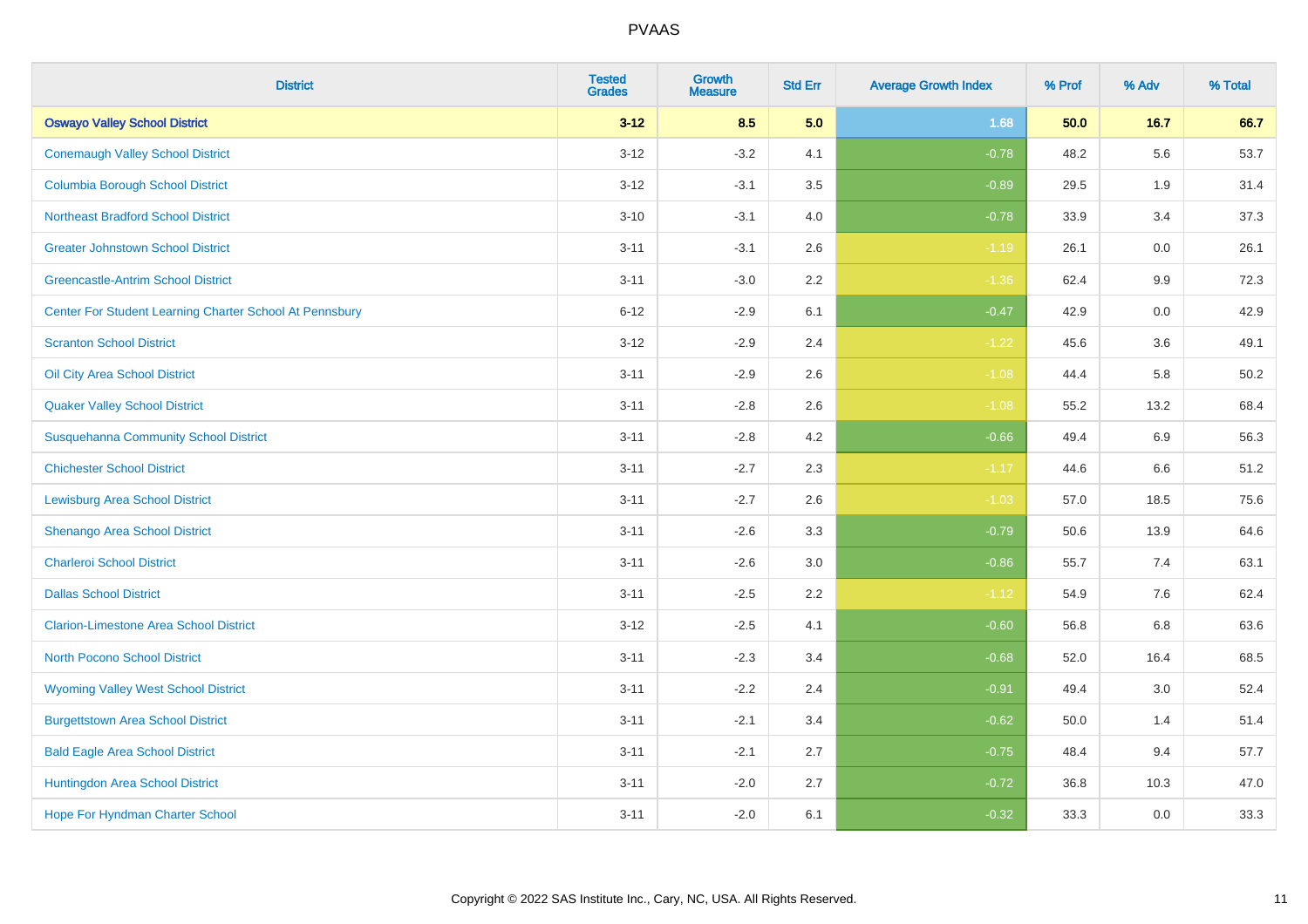| <b>District</b>                          | <b>Tested</b><br><b>Grades</b> | <b>Growth</b><br><b>Measure</b> | <b>Std Err</b> | <b>Average Growth Index</b> | % Prof | % Adv | % Total |
|------------------------------------------|--------------------------------|---------------------------------|----------------|-----------------------------|--------|-------|---------|
| <b>Oswayo Valley School District</b>     | $3 - 12$                       | 8.5                             | 5.0            | 1.68                        | 50.0   | 16.7  | 66.7    |
| <b>Montour School District</b>           | $3 - 11$                       | $-1.8$                          | 2.1            | $-0.88$                     | 61.4   | 15.1  | 76.5    |
| <b>North Hills School District</b>       | $3 - 11$                       | $-1.8$                          | 1.8            | $-0.96$                     | 59.1   | 14.1  | 73.2    |
| <b>Phoenixville Area School District</b> | $3 - 11$                       | $-1.7$                          | 2.1            | $-0.83$                     | 59.9   | 10.6  | 70.5    |
| <b>Chartiers Valley School District</b>  | $3 - 11$                       | $-1.7$                          | 2.0            | $-0.81$                     | 54.7   | 8.4   | 63.1    |
| <b>Mid Valley School District</b>        | $3 - 10$                       | $-1.7$                          | 3.0            | $-0.55$                     | 45.1   | 7.8   | 52.9    |
| South Side Area School District          | $3 - 11$                       | $-1.6$                          | 3.3            | $-0.48$                     | 50.0   | 6.8   | 56.8    |
| <b>Cornell School District</b>           | $3 - 11$                       | $-1.6$                          | 5.0            | $-0.32$                     | 33.8   | 1.5   | 35.4    |
| <b>Lehighton Area School District</b>    | $3 - 11$                       | $-1.6$                          | 2.3            | $-0.70$                     | 51.1   | 5.6   | 56.7    |
| <b>Central Greene School District</b>    | $3 - 11$                       | $-1.6$                          | 2.8            | $-0.55$                     | 54.2   | 2.8   | 57.0    |
| <b>Lebanon School District</b>           | $3 - 11$                       | $-1.6$                          | 1.9            | $-0.80$                     | 24.4   | 2.6   | 27.0    |
| <b>Sharpsville Area School District</b>  | $3 - 11$                       | $-1.4$                          | 3.5            | $-0.40$                     | 55.2   | 13.4  | 68.7    |
| <b>Seneca Valley School District</b>     | $3 - 11$                       | $-1.4$                          | 1.4            | $-0.99$                     | 57.2   | 11.4  | 68.6    |
| <b>Cheltenham School District</b>        | $3 - 11$                       | $-1.4$                          | 2.1            | $-0.67$                     | 46.1   | 10.0  | 56.1    |
| <b>Wyoming Area School District</b>      | $3 - 10$                       | $-1.3$                          | 2.6            | $-0.50$                     | 53.8   | 10.8  | 64.6    |
| <b>Bellwood-Antis School District</b>    | $3 - 10$                       | $-1.2$                          | 3.2            | $-0.39$                     | 55.1   | 10.1  | 65.2    |
| <b>Palmerton Area School District</b>    | $3 - 11$                       | $-1.2$                          | 3.0            | $-0.39$                     | 57.4   | 5.0   | 62.4    |
| Mt Lebanon School District               | $3 - 11$                       | $-1.0$                          | 1.5            | $-0.70$                     | 61.9   | 24.0  | 85.9    |
| <b>North Schuylkill School District</b>  | $3 - 11$                       | $-1.0$                          | 2.4            | $-0.42$                     | 41.8   | 5.1   | 46.8    |
| <b>Manheim Township School District</b>  | $3 - 12$                       | $-0.9$                          | 1.6            | $-0.58$                     | 53.2   | 15.5  | 68.7    |
| <b>Lakeview School District</b>          | $3 - 11$                       | $-0.9$                          | 3.7            | $-0.24$                     | 60.3   | 3.2   | 63.5    |
| <b>Glendale School District</b>          | $3 - 10$                       | $-0.9$                          | 3.7            | $-0.24$                     | 50.0   | 5.4   | 55.4    |
| <b>Conewago Valley School District</b>   | $3 - 12$                       | $-0.9$                          | 2.0            | $-0.45$                     | 51.7   | 9.6   | 61.3    |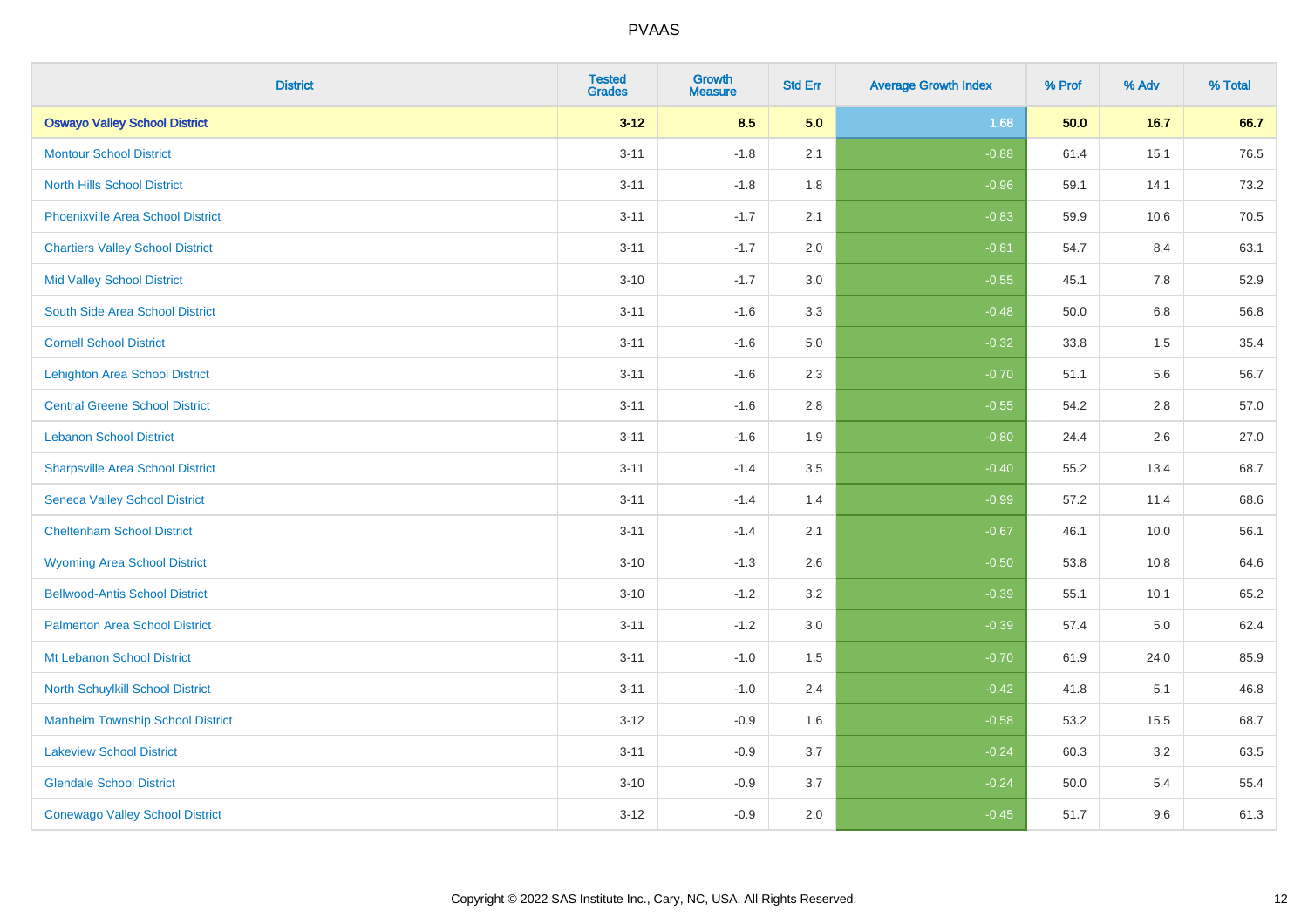| <b>District</b>                                    | <b>Tested</b><br><b>Grades</b> | <b>Growth</b><br><b>Measure</b> | <b>Std Err</b> | <b>Average Growth Index</b> | % Prof | % Adv | % Total |
|----------------------------------------------------|--------------------------------|---------------------------------|----------------|-----------------------------|--------|-------|---------|
| <b>Oswayo Valley School District</b>               | $3 - 12$                       | 8.5                             | 5.0            | 1.68                        | 50.0   | 16.7  | 66.7    |
| <b>Elizabethtown Area School District</b>          | $3 - 12$                       | $-0.9$                          | 1.9            | $-0.47$                     | 50.0   | 11.2  | 61.2    |
| <b>Millville Area School District</b>              | $3 - 12$                       | $-0.9$                          | 4.7            | $-0.18$                     | 51.4   | 5.4   | 56.8    |
| <b>Bangor Area School District</b>                 | $3 - 12$                       | $-0.9$                          | 2.0            | $-0.43$                     | 44.3   | 4.7   | 49.0    |
| <b>Canon-Mcmillan School District</b>              | $3 - 11$                       | $-0.8$                          | 1.6            | $-0.50$                     | 58.7   | 15.9  | 74.6    |
| <b>Shaler Area School District</b>                 | $3 - 11$                       | $-0.8$                          | 1.9            | $-0.43$                     | 49.1   | 9.6   | 58.7    |
| <b>Albert Gallatin Area School District</b>        | $3 - 11$                       | $-0.8$                          | 2.4            | $-0.32$                     | 54.5   | 10.0  | 64.6    |
| <b>Westinghouse Arts Academy Charter School</b>    | $9 - 10$                       | $-0.7$                          | 3.6            | $-0.19$                     | 59.2   | 8.4   | 67.6    |
| <b>Achievement House Charter School</b>            | $7 - 11$                       | $-0.7$                          | 4.0            | $-0.17$                     | 32.5   | 2.6   | 35.1    |
| <b>Otto-Eldred School District</b>                 | $3 - 11$                       | $-0.7$                          | 4.2            | $-0.15$                     | 56.2   | 6.2   | 62.5    |
| <b>Panther Valley School District</b>              | $3-12$                         | $-0.6$                          | 3.3            | $-0.19$                     | 47.9   | 4.3   | 52.1    |
| <b>Tuscarora School District</b>                   | $3 - 11$                       | $-0.6$                          | 2.3            | $-0.27$                     | 45.1   | 8.1   | 53.2    |
| <b>Girard School District</b>                      | $3 - 11$                       | $-0.6$                          | 2.7            | $-0.22$                     | 53.9   | 15.6  | 69.6    |
| <b>Mount Carmel Area School District</b>           | $3 - 11$                       | $-0.6$                          | 3.1            | $-0.18$                     | 45.3   | 2.1   | 47.4    |
| <b>Central Fulton School District</b>              | $3 - 11$                       | $-0.5$                          | 3.5            | $-0.14$                     | 51.4   | 8.6   | 60.0    |
| Philadelphia Electrical & Tech Charter High School | $10 - 10$                      | $-0.5$                          | 2.9            | $-0.15$                     | 8.8    | 0.0   | 8.8     |
| <b>Blue Ridge School District</b>                  | $3 - 11$                       | $-0.5$                          | 3.6            | $-0.12$                     | 44.6   | 3.1   | 47.7    |
| <b>Oley Valley School District</b>                 | $3 - 11$                       | $-0.4$                          | 2.8            | $-0.15$                     | 43.1   | 12.9  | 56.0    |
| <b>Harrisburg City School District</b>             | $3 - 11$                       | $-0.4$                          | 2.1            | $-0.19$                     | 15.1   | 0.4   | 15.5    |
| <b>Penn Manor School District</b>                  | $3 - 11$                       | $-0.4$                          | 1.6            | $-0.25$                     | 51.9   | 12.6  | 64.5    |
| New Kensington-Arnold School District              | $3 - 11$                       | $-0.4$                          | 3.8            | $-0.10$                     | 40.7   | 3.7   | 44.4    |
| <b>Crestwood School District</b>                   | $3 - 11$                       | $-0.4$                          | 2.4            | $-0.17$                     | 57.4   | 17.0  | 74.4    |
| <b>Southern Lehigh School District</b>             | $3 - 11$                       | $-0.4$                          | 2.3            | $-0.17$                     | 66.1   | 11.9  | 78.0    |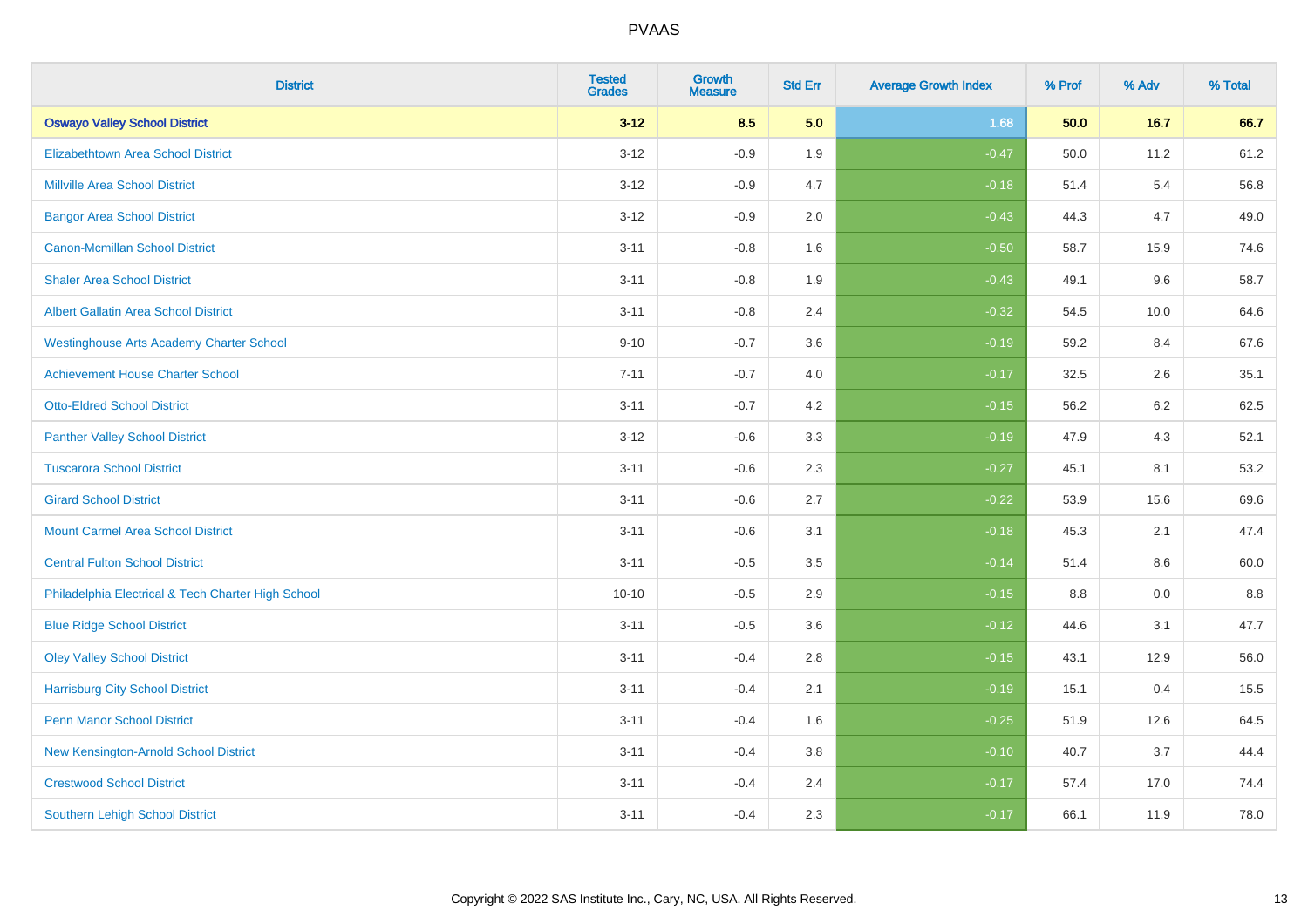| <b>District</b>                          | <b>Tested</b><br><b>Grades</b> | <b>Growth</b><br><b>Measure</b> | <b>Std Err</b> | <b>Average Growth Index</b> | % Prof | % Adv | % Total |
|------------------------------------------|--------------------------------|---------------------------------|----------------|-----------------------------|--------|-------|---------|
| <b>Oswayo Valley School District</b>     | $3 - 12$                       | 8.5                             | 5.0            | 1.68                        | 50.0   | 16.7  | 66.7    |
| <b>Bellefonte Area School District</b>   | $3 - 11$                       | $-0.4$                          | $2.2\,$        | $-0.17$                     | 47.6   | 10.6  | 58.2    |
| <b>Avella Area School District</b>       | $3 - 12$                       | $-0.3$                          | 4.7            | $-0.05$                     | 49.3   | 14.5  | 63.8    |
| <b>Chester-Upland School District</b>    | $3 - 11$                       | $-0.3$                          | 2.7            | $-0.09$                     | 13.8   | 0.8   | 14.6    |
| <b>Mercer Area School District</b>       | $3 - 11$                       | $-0.2$                          | 3.3            | $-0.06$                     | 56.0   | 8.0   | 64.0    |
| <b>Kutztown Area School District</b>     | $3 - 12$                       | $-0.2$                          | 3.2            | $-0.05$                     | 55.4   | 13.3  | 68.7    |
| <b>Warren County School District</b>     | $3 - 11$                       | $-0.1$                          | 1.8            | $-0.06$                     | 37.2   | 5.3   | 42.6    |
| <b>Susquenita School District</b>        | $3 - 11$                       | $-0.1$                          | 2.8            | $-0.01$                     | 47.7   | 10.1  | 57.8    |
| Penn Cambria School District             | $3 - 11$                       | $-0.0$                          | 2.7            | $-0.01$                     | 61.5   | 7.7   | 69.2    |
| <b>Wilkes-Barre Area School District</b> | $3 - 11$                       | 0.1                             | 3.2            | 0.02                        | 35.5   | 5.4   | 40.9    |
| East Stroudsburg Area School District    | $3 - 11$                       | 0.1                             | 1.6            | 0.05                        | 45.8   | 7.8   | 53.6    |
| <b>Hempfield School District</b>         | $3 - 11$                       | 0.1                             | 1.4            | 0.08                        | 58.2   | 9.9   | 68.2    |
| <b>West Branch Area School District</b>  | $3 - 11$                       | 0.2                             | $3.8\,$        | 0.05                        | 47.2   | 1.9   | 49.1    |
| Northern Lebanon School District         | $3 - 11$                       | 0.4                             | 2.5            | 0.15                        | 28.0   | 3.0   | 31.0    |
| <b>Danville Area School District</b>     | $3 - 11$                       | 0.4                             | 2.6            | 0.15                        | 57.4   | 18.4  | 75.7    |
| <b>Jersey Shore Area School District</b> | $3 - 11$                       | $0.5\,$                         | 2.6            | 0.21                        | 47.1   | 9.2   | 56.2    |
| <b>Reynolds School District</b>          | $3 - 10$                       | 0.5                             | 3.4            | 0.16                        | 52.1   | 7.0   | 59.2    |
| <b>Brockway Area School District</b>     | $3 - 11$                       | 0.6                             | 3.6            | 0.16                        | 49.2   | 7.7   | 56.9    |
| <b>Smethport Area School District</b>    | $3 - 12$                       | 0.6                             | 3.9            | 0.15                        | 37.0   | 1.8   | 38.9    |
| <b>Greater Latrobe School District</b>   | $3 - 11$                       | 0.6                             | 1.9            | 0.31                        | 55.5   | 14.1  | 69.5    |
| <b>Lower Dauphin School District</b>     | $3 - 11$                       | 0.6                             | 1.9            | 0.33                        | 49.2   | 12.6  | 61.8    |
| <b>Bloomsburg Area School District</b>   | $3 - 10$                       | 0.7                             | 3.0            | 0.23                        | 55.9   | 11.8  | 67.6    |
| Insight PA Cyber Charter School          | $3 - 11$                       | 0.7                             | 5.7            | 0.12                        | 50.0   | 4.8   | 54.8    |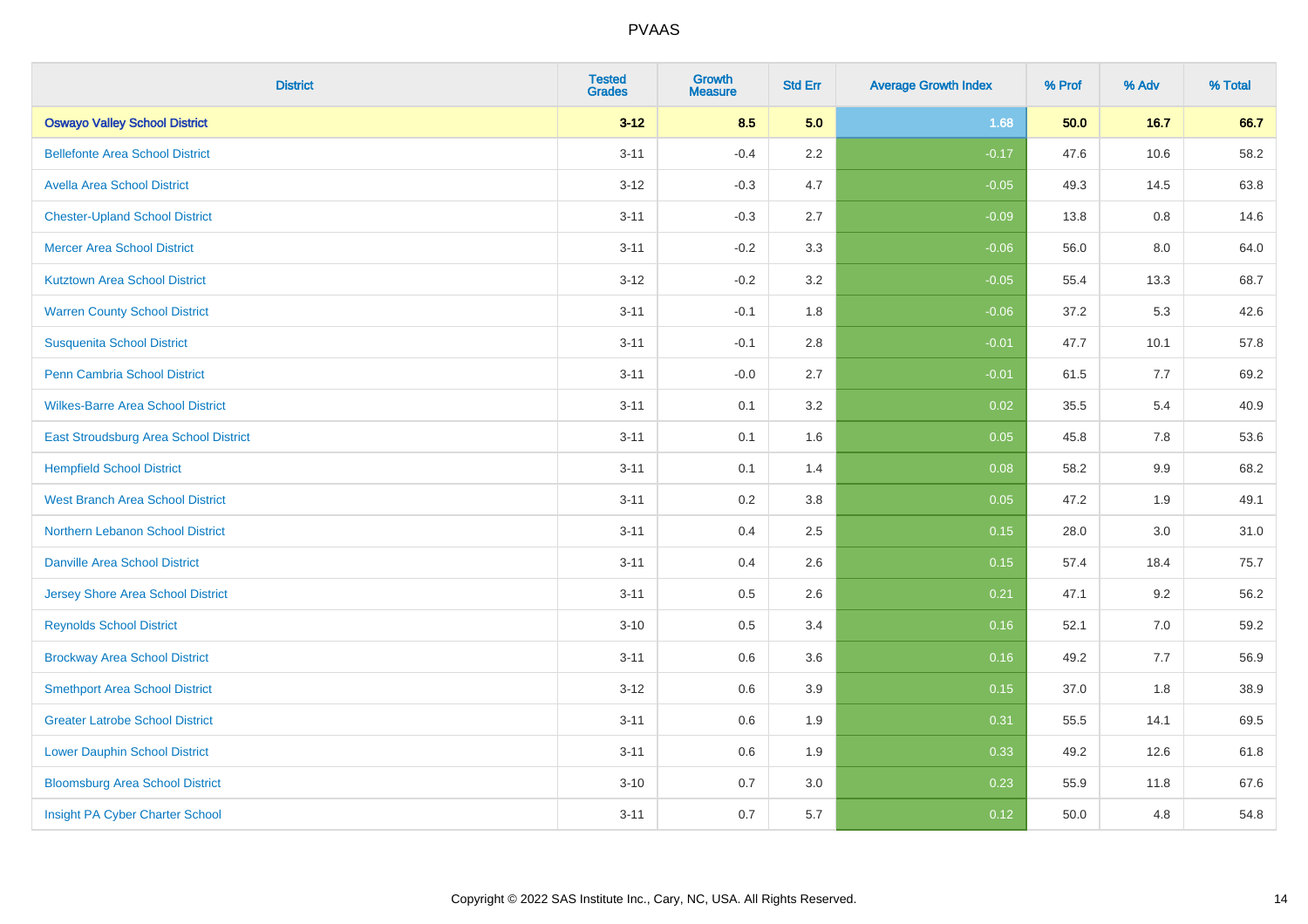| <b>District</b>                               | <b>Tested</b><br><b>Grades</b> | <b>Growth</b><br><b>Measure</b> | <b>Std Err</b> | <b>Average Growth Index</b> | % Prof | % Adv | % Total |
|-----------------------------------------------|--------------------------------|---------------------------------|----------------|-----------------------------|--------|-------|---------|
| <b>Oswayo Valley School District</b>          | $3 - 12$                       | 8.5                             | 5.0            | 1.68                        | 50.0   | 16.7  | 66.7    |
| Lehigh Valley Academy Regional Charter School | $3 - 11$                       | $0.7\,$                         | 2.3            | 0.32                        | 46.3   | 5.0   | 51.4    |
| <b>Greenville Area School District</b>        | $3 - 11$                       | 0.7                             | 2.9            | 0.26                        | 53.4   | 6.9   | 60.3    |
| <b>Gateway School District</b>                | $3 - 11$                       | 0.8                             | 2.2            | 0.38                        | 52.1   | 13.8  | 65.9    |
| <b>Wyomissing Area School District</b>        | $3 - 12$                       | 0.8                             | 2.6            | 0.33                        | 55.7   | 17.6  | 73.3    |
| <b>Wallingford-Swarthmore School District</b> | $3 - 10$                       | 0.9                             | 2.4            | 0.38                        | 64.4   | 22.7  | 87.1    |
| South Eastern School District                 | $3 - 11$                       | 0.9                             | 2.4            | 0.39                        | 54.8   | 6.6   | 61.4    |
| <b>Radnor Township School District</b>        | $3 - 12$                       | 1.0                             | 2.1            | 0.50                        | 65.0   | 23.2  | 88.2    |
| <b>Lakeland School District</b>               | $3 - 11$                       | 1.1                             | 2.8            | 0.38                        | 48.6   | 3.7   | 52.3    |
| <b>Upper Adams School District</b>            | $3 - 11$                       | 1.3                             | 2.9            | 0.47                        | 55.2   | 8.6   | 63.8    |
| <b>Schuylkill Valley School District</b>      | $3 - 11$                       | 1.4                             | 2.5            | 0.56                        | 55.1   | 10.2  | 65.3    |
| <b>Newport School District</b>                | $3 - 12$                       | 1.4                             | 3.5            | 0.41                        | 51.5   | 10.3  | 61.8    |
| <b>Tussey Mountain School District</b>        | $3 - 12$                       | 1.5                             | 3.7            | 0.40                        | 38.6   | 1.8   | 40.4    |
| <b>Central Bucks School District</b>          | $3 - 11$                       | 1.6                             | 0.9            | 1.66                        | 63.0   | 16.8  | 79.8    |
| <b>Bensalem Township School District</b>      | $3 - 11$                       | 1.6                             | 1.6            | 0.98                        | 38.8   | 8.3   | 47.1    |
| <b>Athens Area School District</b>            | $3 - 11$                       | 1.6                             | 2.5            | 0.64                        | 46.9   | 7.6   | 54.5    |
| <b>Purchase Line School District</b>          | $3 - 12$                       | 1.7                             | 3.5            | 0.47                        | 43.1   | 5.4   | 48.5    |
| South Fayette Township School District        | $3 - 11$                       | 1.7                             | 2.0            | 0.88                        | 61.0   | 26.5  | 87.6    |
| <b>Baldwin-Whitehall School District</b>      | $3 - 11$                       | 1.8                             | 1.9            | 0.94                        | 58.6   | 8.6   | 67.1    |
| <b>Laurel School District</b>                 | $3 - 11$                       | 1.8                             | 3.1            | 0.59                        | 70.1   | 2.3   | 72.4    |
| <b>West Jefferson Hills School District</b>   | $3 - 11$                       | 1.8                             | 2.1            | 0.88                        | 55.7   | 20.8  | 76.4    |
| <b>Williamsport Area School District</b>      | $3 - 11$                       | 1.9                             | 1.8            | 1.04                        | 44.1   | 12.8  | 56.9    |
| <b>Union Area School District</b>             | $3 - 11$                       | 1.9                             | 4.3            | 0.44                        | 61.5   | 0.0   | 61.5    |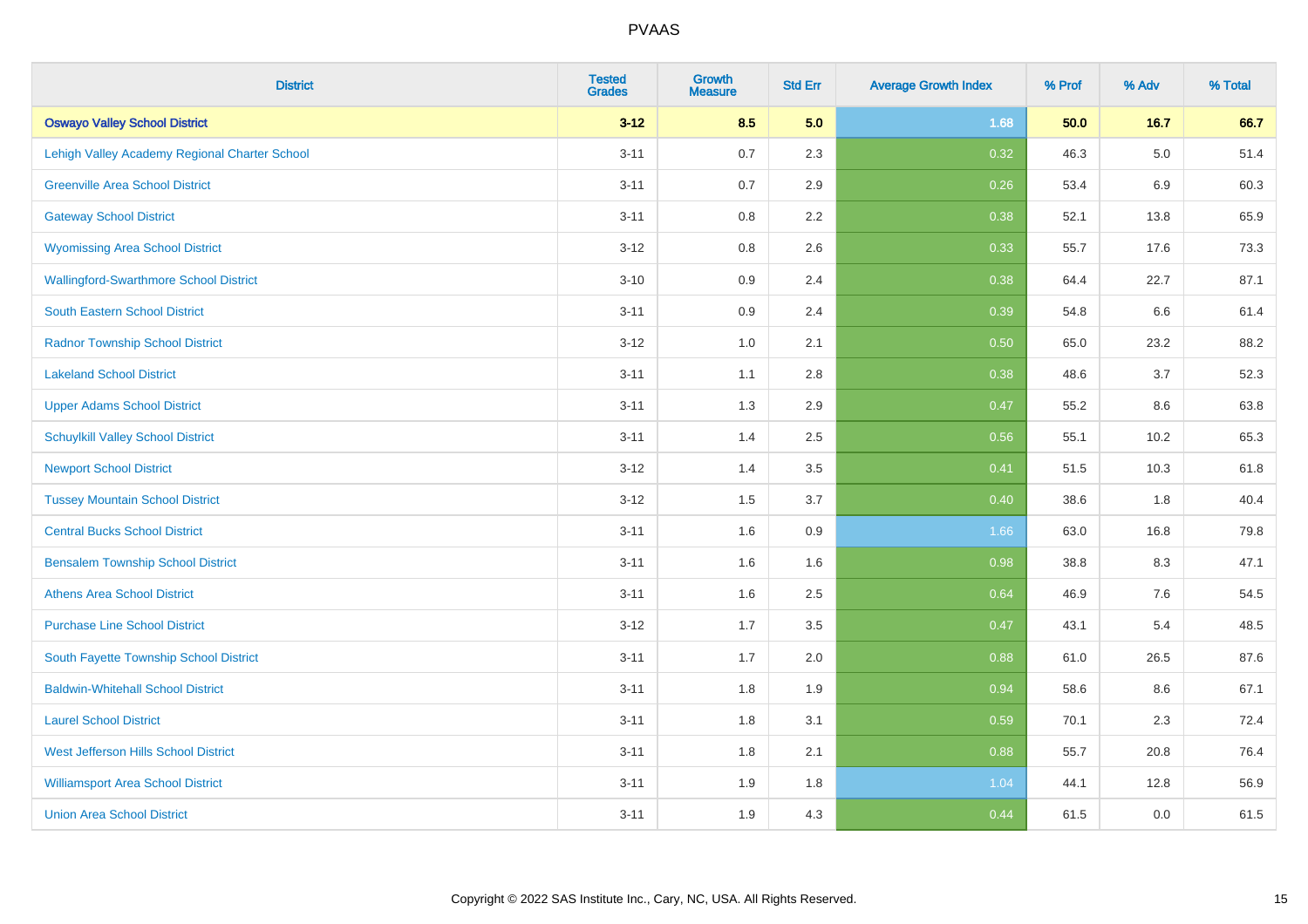| <b>District</b>                                   | <b>Tested</b><br><b>Grades</b> | <b>Growth</b><br><b>Measure</b> | <b>Std Err</b> | <b>Average Growth Index</b> | % Prof | % Adv | % Total |
|---------------------------------------------------|--------------------------------|---------------------------------|----------------|-----------------------------|--------|-------|---------|
| <b>Oswayo Valley School District</b>              | $3 - 12$                       | 8.5                             | 5.0            | 1.68                        | 50.0   | 16.7  | 66.7    |
| <b>Franklin Regional School District</b>          | $3 - 11$                       | 2.0                             | 1.9            | 1.02                        | 66.7   | 15.5  | 82.1    |
| <b>Marple Newtown School District</b>             | $3 - 11$                       | 2.0                             | 2.4            | 0.81                        | 57.6   | 12.8  | 70.4    |
| <b>Lower Moreland Township School District</b>    | $3 - 11$                       | 2.0                             | 2.2            | 0.95                        | 62.8   | 17.0  | 79.8    |
| <b>Mastery Charter School - Thomas Campus</b>     | $3 - 10$                       | 2.1                             | 6.2            | 0.33                        | 28.6   | 0.0   | 28.6    |
| <b>Mcguffey School District</b>                   | $3 - 11$                       | 2.1                             | 2.6            | 0.81                        | 57.7   | 3.1   | 60.8    |
| <b>Manheim Central School District</b>            | $3 - 11$                       | 2.1                             | 2.1            | 1.01                        | 53.2   | 11.6  | 64.8    |
| <b>United School District</b>                     | $3 - 11$                       | 2.1                             | 3.4            | 0.63                        | 60.3   | 6.6   | 66.9    |
| Northwestern Lehigh School District               | $3 - 11$                       | 2.2                             | 2.3            | 0.93                        | 53.3   | 9.7   | 63.0    |
| <b>Galeton Area School District</b>               | $3 - 11$                       | 2.2                             | 5.3            | 0.42                        | 41.3   | 4.4   | 45.6    |
| <b>Roberto Clemente Charter School</b>            | $3 - 12$                       | 2.2                             | 4.9            | 0.45                        | 27.5   | 5.0   | 32.5    |
| <b>Hanover Area School District</b>               | $3 - 11$                       | 2.2                             | 4.6            | 0.48                        | 42.9   | 5.7   | 48.6    |
| <b>Union School District</b>                      | $3-12$                         | $2.3\,$                         | 4.2            | 0.54                        | 32.6   | 7.0   | 39.5    |
| <b>Tunkhannock Area School District</b>           | $3 - 11$                       | 2.3                             | 2.2            | 1.01                        | 44.9   | 9.6   | 54.6    |
| <b>Camp Hill School District</b>                  | $3 - 12$                       | 2.3                             | 3.0            | 0.78                        | 53.6   | 17.5  | 71.1    |
| <b>Bedford Area School District</b>               | $3 - 11$                       | 2.5                             | 2.6            | 0.93                        | 48.5   | 10.0  | 58.5    |
| <b>Mastery Charter High School-Lenfest Campus</b> | $7 - 11$                       | 2.5                             | 5.7            | 0.43                        | 40.0   | 0.0   | 40.0    |
| <b>Methacton School District</b>                  | $3 - 11$                       | 2.5                             | 1.7            | 1.43                        | 62.5   | 16.4  | 79.0    |
| <b>Armstrong School District</b>                  | $3 - 11$                       | 2.6                             | 1.7            | 1.53                        | 51.5   | 6.1   | 57.6    |
| <b>Hopewell Area School District</b>              | $3 - 11$                       | 2.6                             | 2.7            | 0.97                        | 58.4   | 4.0   | 62.4    |
| <b>Pottsgrove School District</b>                 | $3 - 11$                       | 2.8                             | 2.0            | 1.35                        | 44.0   | 10.0  | 53.9    |
| <b>Forbes Road School District</b>                | $3 - 11$                       | 2.8                             | 5.1            | 0.56                        | 41.4   | 10.3  | 51.7    |
| <b>Central Cambria School District</b>            | $3 - 11$                       | 3.0                             | 2.5            | 1.17                        | 56.2   | 9.7   | 66.0    |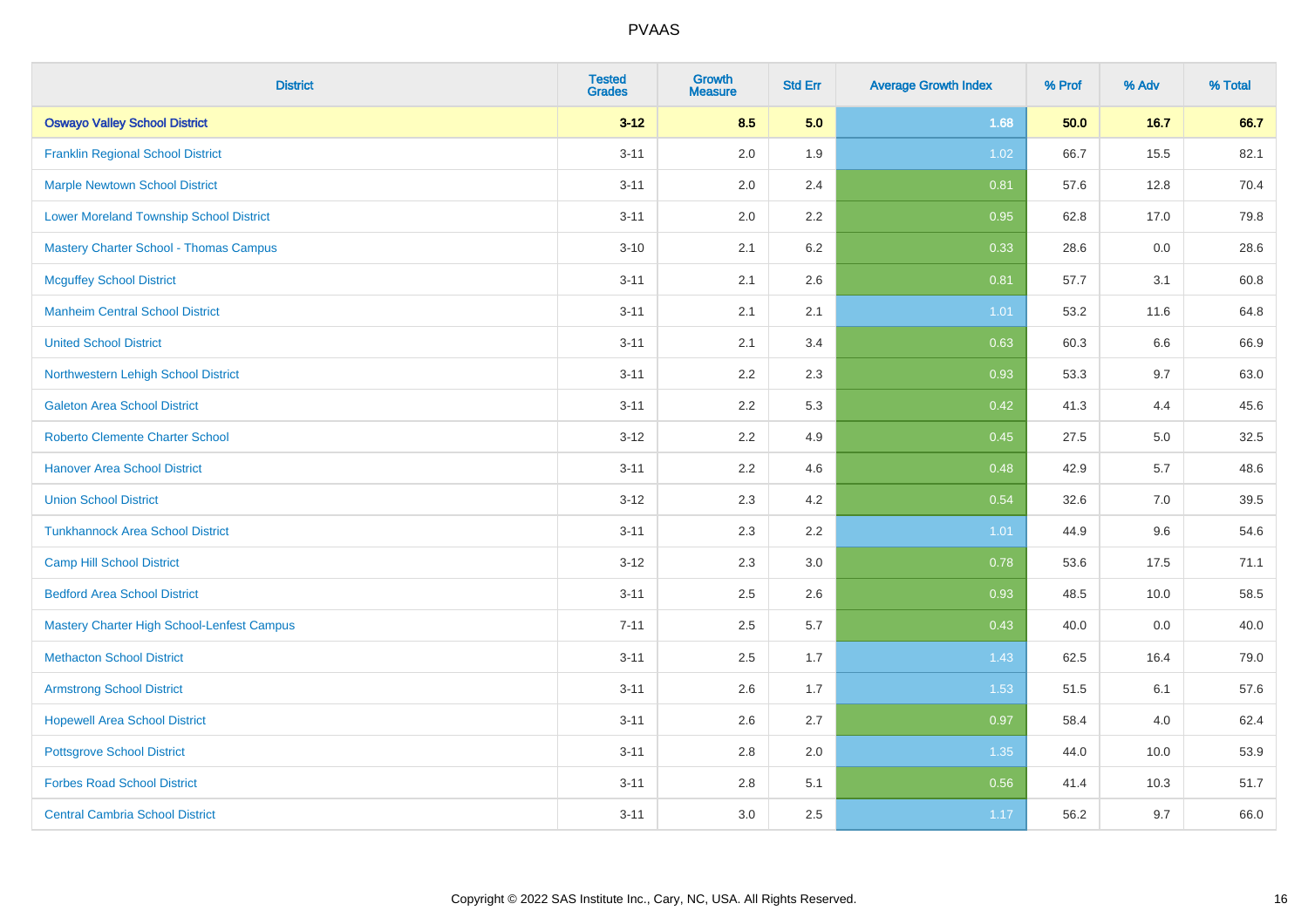| <b>District</b>                                    | <b>Tested</b><br><b>Grades</b> | <b>Growth</b><br><b>Measure</b> | <b>Std Err</b> | <b>Average Growth Index</b> | % Prof | % Adv | % Total |
|----------------------------------------------------|--------------------------------|---------------------------------|----------------|-----------------------------|--------|-------|---------|
| <b>Oswayo Valley School District</b>               | $3 - 12$                       | 8.5                             | 5.0            | 1.68                        | 50.0   | 16.7  | 66.7    |
| <b>General Mclane School District</b>              | $3 - 11$                       | 3.1                             | 2.9            | 1.07                        | 62.3   | 4.9   | 67.2    |
| <b>Millcreek Township School District</b>          | $3 - 11$                       | 3.1                             | 1.5            | 2.06                        | 55.6   | 14.2  | 69.7    |
| <b>Keystone School District</b>                    | $3 - 11$                       | 3.1                             | 3.3            | 0.94                        | 50.6   | 6.5   | 57.1    |
| <b>Pleasant Valley School District</b>             | $3 - 11$                       | 3.1                             | 2.0            | 1.57                        | 57.2   | 5.5   | 62.8    |
| <b>Donegal School District</b>                     | $3 - 12$                       | 3.1                             | 2.4            | 1.29                        | 60.6   | 9.1   | 69.7    |
| <b>Woodland Hills School District</b>              | $3 - 12$                       | 3.2                             | 2.6            | 1.22                        | 31.4   | 3.6   | 35.0    |
| <b>Commodore Perry School District</b>             | $3 - 11$                       | 3.2                             | 5.5            | 0.58                        | 58.3   | 0.0   | 58.3    |
| <b>West York Area School District</b>              | $3 - 12$                       | 3.2                             | 2.3            | 1.38                        | 53.8   | 4.4   | 58.2    |
| <b>Altoona Area School District</b>                | $3 - 12$                       | 3.3                             | 1.6            | 1.99                        | 47.7   | 8.2   | 55.9    |
| <b>Southeastern Greene School District</b>         | $3 - 10$                       | 3.3                             | 4.6            | 0.72                        | 57.6   | 6.1   | 63.6    |
| <b>Spring Cove School District</b>                 | $3 - 11$                       | 3.4                             | 2.5            | 1.33                        | 47.8   | 12.7  | 60.4    |
| <b>Fairview School District</b>                    | $3 - 11$                       | 3.4                             | 2.6            | 1.32                        | 57.2   | 17.6  | 74.8    |
| <b>Clairton City School District</b>               | $3 - 11$                       | 3.5                             | 3.7            | 0.95                        | 13.4   | 0.0   | 13.4    |
| <b>Lincoln Park Performing Arts Charter School</b> | $7 - 11$                       | 3.6                             | 2.5            | 1.42                        | 59.6   | 14.7  | 74.3    |
| <b>Conrad Weiser Area School District</b>          | $3 - 11$                       | 3.6                             | 2.2            | 1.63                        | 52.1   | 2.1   | 54.2    |
| <b>North Clarion County School District</b>        | $3 - 12$                       | 3.7                             | 4.3            | 0.85                        | 67.5   | 15.0  | 82.5    |
| <b>Hermitage School District</b>                   | $3 - 12$                       | 3.8                             | 2.4            | 1.60                        | 57.5   | 9.3   | 66.8    |
| <b>South Butler County School District</b>         | $3 - 10$                       | 3.9                             | 2.5            | 1.54                        | 53.1   | 16.6  | 69.7    |
| South Western School District                      | $3 - 12$                       | 3.9                             | 1.9            | 2.08                        | 60.2   | 8.1   | 68.3    |
| Esperanza Academy Charter School                   | $4 - 11$                       | 4.0                             | 2.5            | 1.61                        | 32.4   | 0.7   | 33.1    |
| Northampton Area School District                   | $3 - 11$                       | 4.0                             | 1.6            | 2.51                        | 52.3   | 10.8  | 63.1    |
| <b>Muhlenberg School District</b>                  | $3 - 10$                       | 4.0                             | 1.9            | 2.10                        | 34.2   | 2.6   | 36.8    |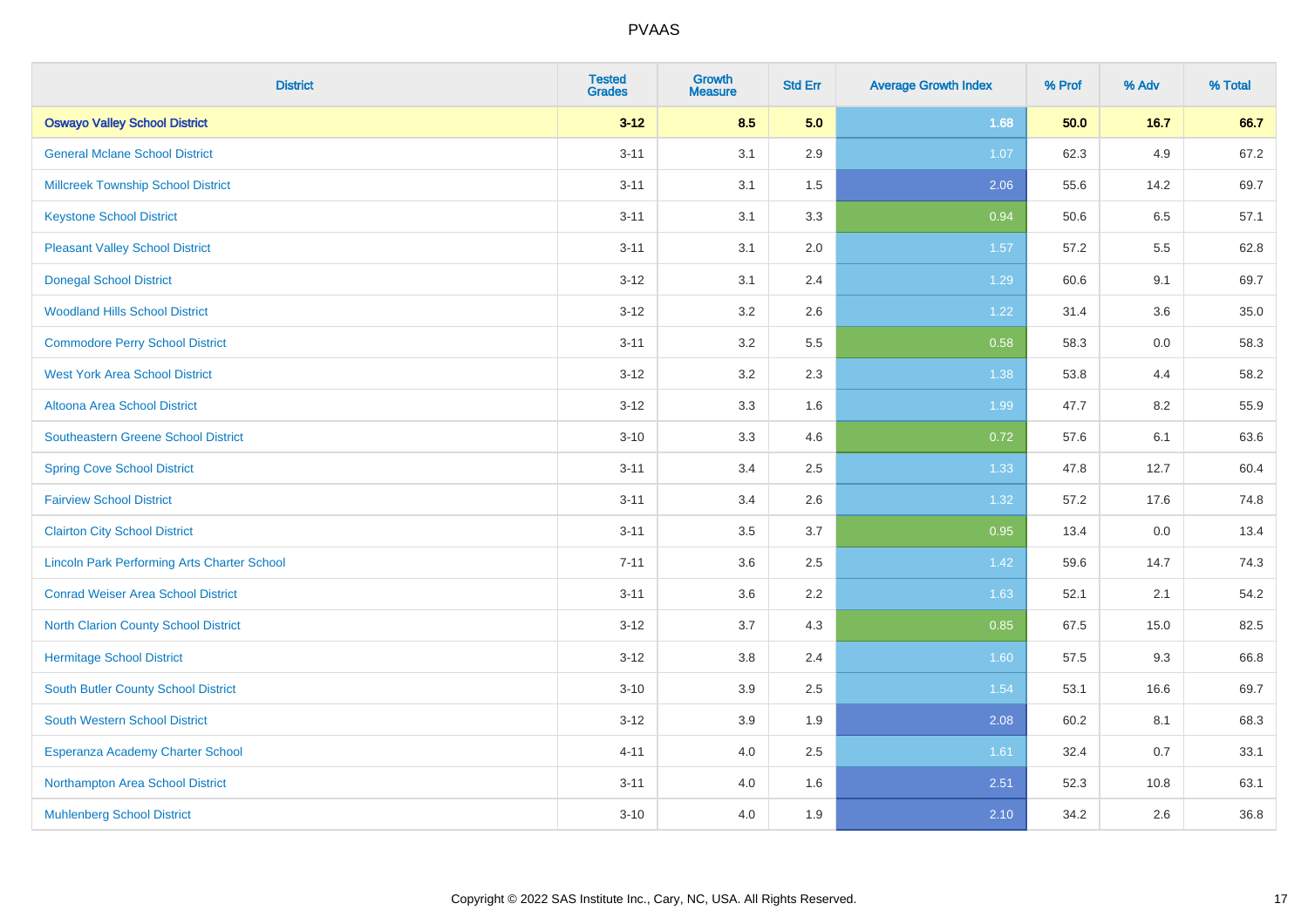| <b>District</b>                                 | <b>Tested</b><br><b>Grades</b> | <b>Growth</b><br><b>Measure</b> | <b>Std Err</b> | <b>Average Growth Index</b> | % Prof | % Adv   | % Total |
|-------------------------------------------------|--------------------------------|---------------------------------|----------------|-----------------------------|--------|---------|---------|
| <b>Oswayo Valley School District</b>            | $3 - 12$                       | 8.5                             | 5.0            | 1.68                        | 50.0   | $16.7$  | 66.7    |
| <b>Towanda Area School District</b>             | $3 - 11$                       | 4.0                             | 2.8            | 1.44                        | 39.4   | $6.6\,$ | 46.0    |
| <b>Berlin Brothersvalley School District</b>    | $3 - 11$                       | 4.0                             | 4.2            | 0.96                        | 48.8   | 14.0    | 62.8    |
| <b>Neshaminy School District</b>                | $3 - 11$                       | 4.0                             | 1.3            | 3.02                        | 58.7   | 9.5     | 68.2    |
| <b>West Allegheny School District</b>           | $3 - 12$                       | 4.0                             | 2.1            | 1.96                        | 63.1   | 15.7    | 78.8    |
| Mastery Charter School - Shoemaker Campus       | $7 - 10$                       | 4.1                             | 3.0            | 1.34                        | 20.9   | 3.3     | 24.2    |
| <b>Line Mountain School District</b>            | $3 - 11$                       | 4.1                             | 3.2            | $1.27$                      | 52.9   | 9.2     | 62.1    |
| <b>Governor Mifflin School District</b>         | $3 - 11$                       | 4.1                             | 1.8            | 2.33                        | 42.5   | 7.2     | 49.7    |
| <b>East Penn School District</b>                | $3 - 11$                       | 4.1                             | 1.3            | 3.27                        | 55.8   | 11.5    | 67.3    |
| <b>Ligonier Valley School District</b>          | $3 - 11$                       | 4.2                             | 3.1            | 1.34                        | 59.1   | 10.3    | 69.5    |
| <b>Loyalsock Township School District</b>       | $3 - 12$                       | 4.2                             | 2.8            | 1.47                        | 54.3   | 2.1     | 56.4    |
| <b>Punxsutawney Area School District</b>        | $3 - 11$                       | 4.2                             | 2.9            | 1.45                        | 55.0   | 5.5     | 60.6    |
| Meyersdale Area School District                 | $3 - 11$                       | 4.2                             | 4.0            | 1.07                        | 43.1   | 6.9     | 50.0    |
| <b>Laurel Highlands School District</b>         | $3 - 11$                       | 4.3                             | 2.4            | 1.81                        | 44.9   | 9.6     | 54.5    |
| <b>Central Dauphin School District</b>          | $3 - 11$                       | 4.4                             | 1.3            | 3.32                        | 53.3   | 7.4     | 60.7    |
| Leechburg Area School District                  | $3 - 11$                       | 4.4                             | 4.0            | 1.09                        | 47.8   | 19.6    | 67.4    |
| <b>Port Allegany School District</b>            | $3 - 11$                       | 4.4                             | 3.6            | 1.21                        | 28.1   | 9.4     | 37.5    |
| <b>Pottsville Area School District</b>          | $3 - 12$                       | 4.4                             | 2.3            | 1.94                        | 44.8   | 5.4     | 50.2    |
| <b>MaST Community Charter School II</b>         | $3 - 10$                       | 4.4                             | 3.2            | 1.37                        | 28.4   | 3.4     | 31.8    |
| <b>Burrell School District</b>                  | $3 - 11$                       | 4.5                             | 3.1            | 1.48                        | 58.5   | 13.8    | 72.3    |
| <b>Eastern Lancaster County School District</b> | $3-12$                         | 4.5                             | 2.2            | 2.09                        | 46.3   | 11.4    | 57.6    |
| Harmony Area School District                    | $3 - 10$                       | 4.5                             | 6.3            | 0.72                        | 33.3   | 13.3    | 46.7    |
| <b>Hempfield Area School District</b>           | $3-12$                         | 4.6                             | 1.6            | 2.86                        | 53.5   | 20.1    | 73.6    |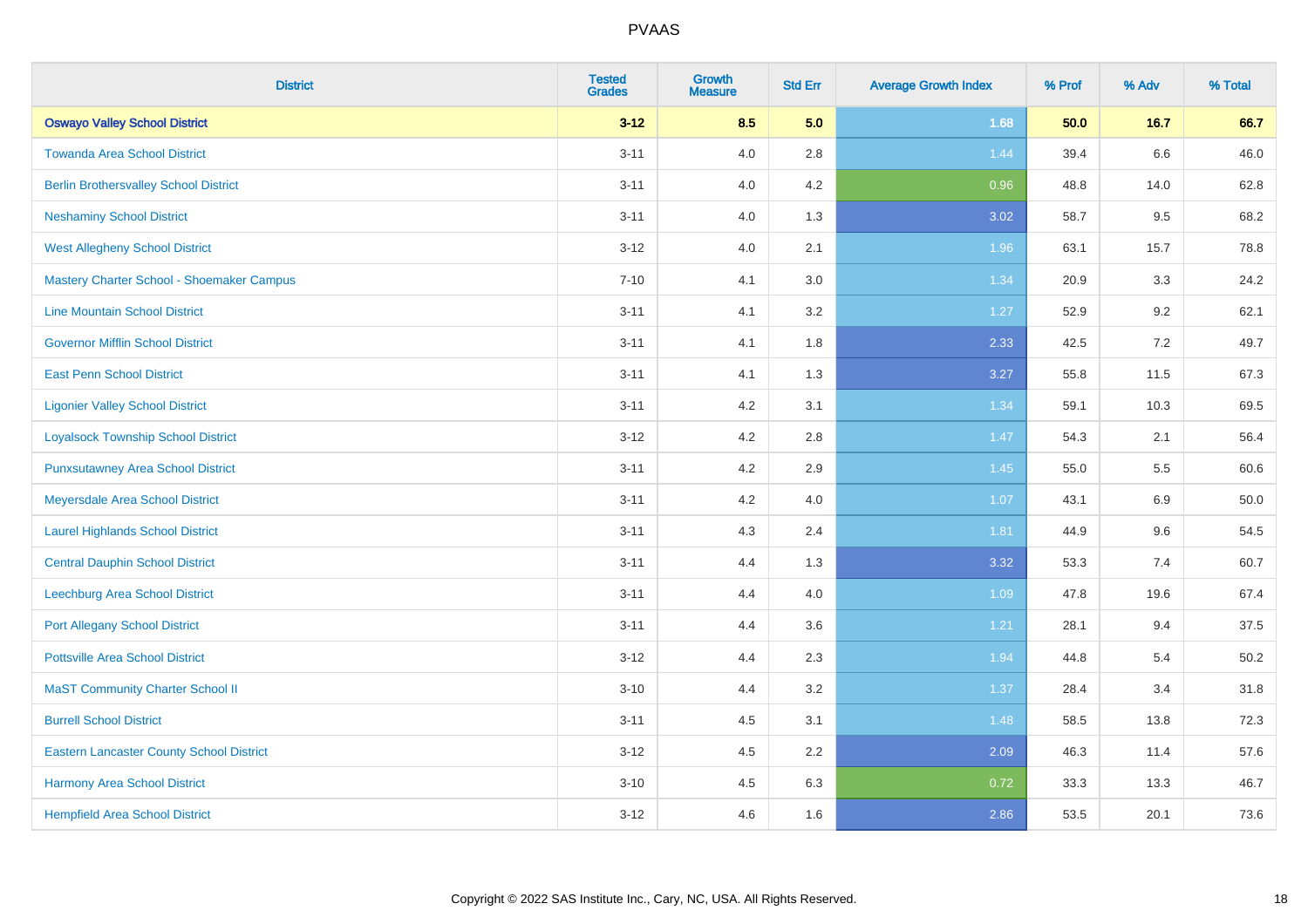| <b>District</b>                             | <b>Tested</b><br><b>Grades</b> | Growth<br><b>Measure</b> | <b>Std Err</b> | <b>Average Growth Index</b> | % Prof | % Adv   | % Total |
|---------------------------------------------|--------------------------------|--------------------------|----------------|-----------------------------|--------|---------|---------|
| <b>Oswayo Valley School District</b>        | $3 - 12$                       | 8.5                      | 5.0            | 1.68                        | 50.0   | 16.7    | 66.7    |
| Pennsylvania Leadership Charter School      | $3 - 11$                       | 4.6                      | 2.2            | 2.13                        | 55.4   | 11.2    | 66.7    |
| <b>Warrior Run School District</b>          | $3 - 11$                       | 4.6                      | 3.0            | 1.51                        | 40.9   | 8.1     | 49.0    |
| <b>New Brighton Area School District</b>    | $3 - 11$                       | 4.6                      | 3.1            | 1.47                        | 60.9   | 5.8     | 66.7    |
| <b>KIPP Dubois Charter School</b>           | $9 - 10$                       | 4.7                      | 3.3            | 1.40                        | 31.0   | 1.4     | 32.4    |
| <b>Blackhawk School District</b>            | $3 - 11$                       | 4.7                      | 2.3            | 2.01                        | 55.8   | 8.8     | 64.6    |
| <b>Halifax Area School District</b>         | $3 - 11$                       | 4.7                      | 3.9            | 1.22                        | 61.5   | 9.6     | 71.2    |
| <b>Beaver Area School District</b>          | $3 - 10$                       | 4.7                      | 2.4            | 1.94                        | 57.4   | 16.8    | 74.2    |
| Urban Pathways 6-12 Charter School          | $6 - 11$                       | 4.8                      | 6.4            | 0.75                        | 28.6   | $0.0\,$ | 28.6    |
| <b>Kennett Consolidated School District</b> | $3 - 11$                       | 4.8                      | 1.8            | 2.61                        | 52.5   | 10.7    | 63.2    |
| Morrisville Borough School District         | $3 - 11$                       | 4.8                      | 4.3            | 1.10                        | 30.2   | 2.3     | 32.6    |
| <b>Central Valley School District</b>       | $3 - 10$                       | 4.8                      | 2.4            | 1.98                        | 56.9   | $9.0\,$ | 65.9    |
| <b>Sharon City School District</b>          | $3 - 11$                       | 4.9                      | 2.6            | 1.87                        | 48.2   | 5.3     | 53.4    |
| <b>Everett Area School District</b>         | $3 - 11$                       | 5.0                      | 3.4            | 1.47                        | 60.5   | 1.3     | 61.8    |
| <b>West Shore School District</b>           | $3-12$                         | 5.0                      | 1.4            | 3.59                        | 54.2   | 9.4     | 63.6    |
| <b>Peters Township School District</b>      | $3 - 11$                       | 5.0                      | 1.8            | 2.76                        | 59.8   | 26.1    | 85.9    |
| <b>Hampton Township School District</b>     | $3 - 11$                       | 5.1                      | 2.2            | 2.35                        | 54.0   | 28.2    | 82.2    |
| <b>Grove City Area School District</b>      | $3 - 12$                       | 5.1                      | 2.4            | 2.09                        | 36.4   | 16.5    | 52.8    |
| <b>Warwick School District</b>              | $3 - 11$                       | 5.2                      | 1.9            | 2.76                        | 46.4   | 17.0    | 63.3    |
| <b>Hanover Public School District</b>       | $3 - 11$                       | 5.2                      | 2.8            | 1.83                        | 52.2   | 14.4    | 66.7    |
| <b>Parkland School District</b>             | $3 - 11$                       | 5.3                      | 1.2            | 4.30                        | 58.0   | 22.3    | 80.4    |
| <b>Allentown City School District</b>       | $3 - 12$                       | 5.3                      | 1.4            | 3.88                        | 25.3   | 2.7     | 28.0    |
| <b>New Foundations Charter School</b>       | $3 - 11$                       | 5.4                      | 2.2            | 2.41                        | 47.2   | 2.5     | 49.8    |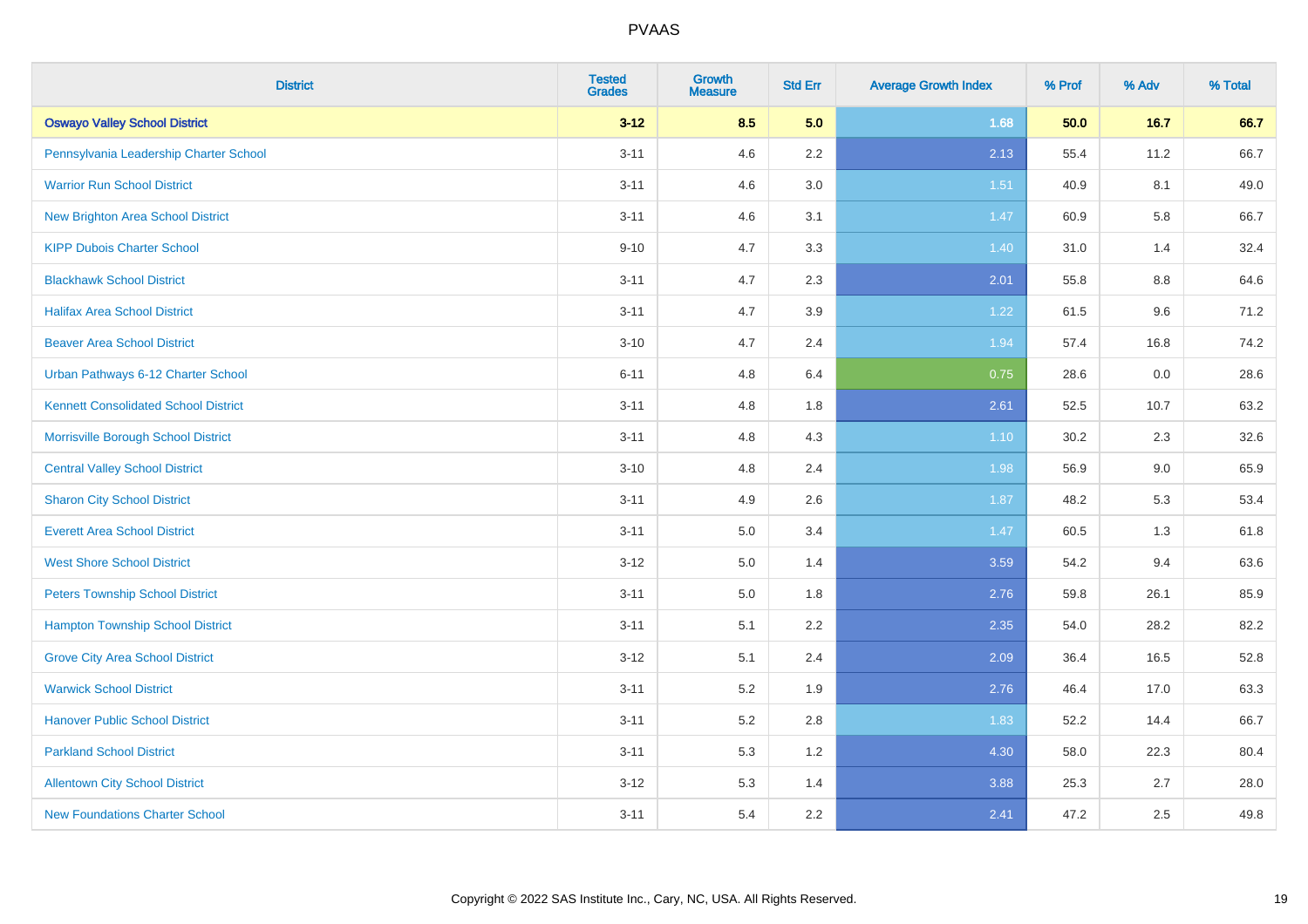| <b>District</b>                                  | <b>Tested</b><br><b>Grades</b> | <b>Growth</b><br><b>Measure</b> | <b>Std Err</b> | <b>Average Growth Index</b> | % Prof | % Adv  | % Total |
|--------------------------------------------------|--------------------------------|---------------------------------|----------------|-----------------------------|--------|--------|---------|
| <b>Oswayo Valley School District</b>             | $3 - 12$                       | 8.5                             | 5.0            | 1.68                        | 50.0   | $16.7$ | 66.7    |
| <b>Keystone Oaks School District</b>             | $3 - 11$                       | 5.5                             | 2.6            | 2.07                        | 53.2   | 12.1   | 65.4    |
| <b>Stroudsburg Area School District</b>          | $3 - 11$                       | 5.5                             | 1.9            | 2.88                        | 48.1   | 4.2    | 52.3    |
| Lehigh Career & Technical Institute              | $10 - 12$                      | 5.6                             | 5.6            | 0.99                        | 78.3   | 0.0    | 78.3    |
| Palmyra Area School District                     | $3 - 11$                       | 5.6                             | 1.9            | 2.96                        | 56.4   | 15.6   | 72.0    |
| <b>Western Wayne School District</b>             | $3 - 11$                       | 5.6                             | 2.9            | 1.93                        | 41.3   | 17.4   | 58.7    |
| <b>Spring Grove Area School District</b>         | $3 - 11$                       | 5.6                             | 2.1            | 2.68                        | 55.1   | 15.0   | 70.1    |
| <b>Ephrata Area School District</b>              | $3 - 11$                       | 5.6                             | 1.8            | 3.12                        | 54.7   | 9.5    | 64.2    |
| Mastery Charter School - Pickett Campus          | $6 - 10$                       | 5.6                             | 5.7            | 1.00                        | 27.8   | 0.0    | 27.8    |
| <b>Bethel Park School District</b>               | $3 - 11$                       | 5.6                             | 1.8            | 3.18                        | 65.3   | 18.6   | 83.9    |
| <b>Mars Area School District</b>                 | $3 - 10$                       | 5.7                             | 2.1            | 2.75                        | 57.9   | 18.2   | 76.1    |
| <b>Bentworth School District</b>                 | $3 - 11$                       | 5.7                             | 3.2            | 1.75                        | 44.2   | 19.5   | 63.6    |
| <b>Penncrest School District</b>                 | $3 - 11$                       | 5.7                             | 2.2            | 2.57                        | 47.2   | 7.1    | 54.3    |
| <b>Daniel Boone Area School District</b>         | $3-12$                         | 5.7                             | 2.0            | 2.88                        | 51.0   | 11.5   | 62.6    |
| <b>Tidioute Community Charter School</b>         | $3 - 11$                       | 5.7                             | 5.1            | 1.11                        | 34.4   | 21.9   | 56.2    |
| 21st Century Cyber Charter School                | $6 - 12$                       | 5.7                             | 2.3            | 2.50                        | 56.7   | 8.3    | 65.0    |
| Capital Area School for the Arts Charter School  | $9 - 11$                       | 5.8                             | 4.1            | 1.39                        | 59.3   | 18.6   | 78.0    |
| Community Academy Of Philadelphia Charter School | $3 - 11$                       | 5.8                             | 2.7            | 2.12                        | 26.7   | 0.9    | 27.6    |
| <b>Agora Cyber Charter School</b>                | $3 - 11$                       | 5.8                             | 2.6            | 2.28                        | 42.8   | 6.6    | 49.4    |
| <b>Collegium Charter School</b>                  | $3 - 10$                       | 5.9                             | 2.5            | 2.33                        | 38.1   | 7.9    | 46.0    |
| <b>Mechanicsburg Area School District</b>        | $3 - 11$                       | 5.9                             | 1.8            | 3.29                        | 57.2   | 13.7   | 70.9    |
| Northeastern York School District                | $3 - 11$                       | 5.9                             | 2.0            | 3.03                        | 51.1   | 16.6   | 67.6    |
| <b>Uniontown Area School District</b>            | $3 - 11$                       | 6.0                             | 3.2            | 1.87                        | 62.4   | 5.9    | 68.2    |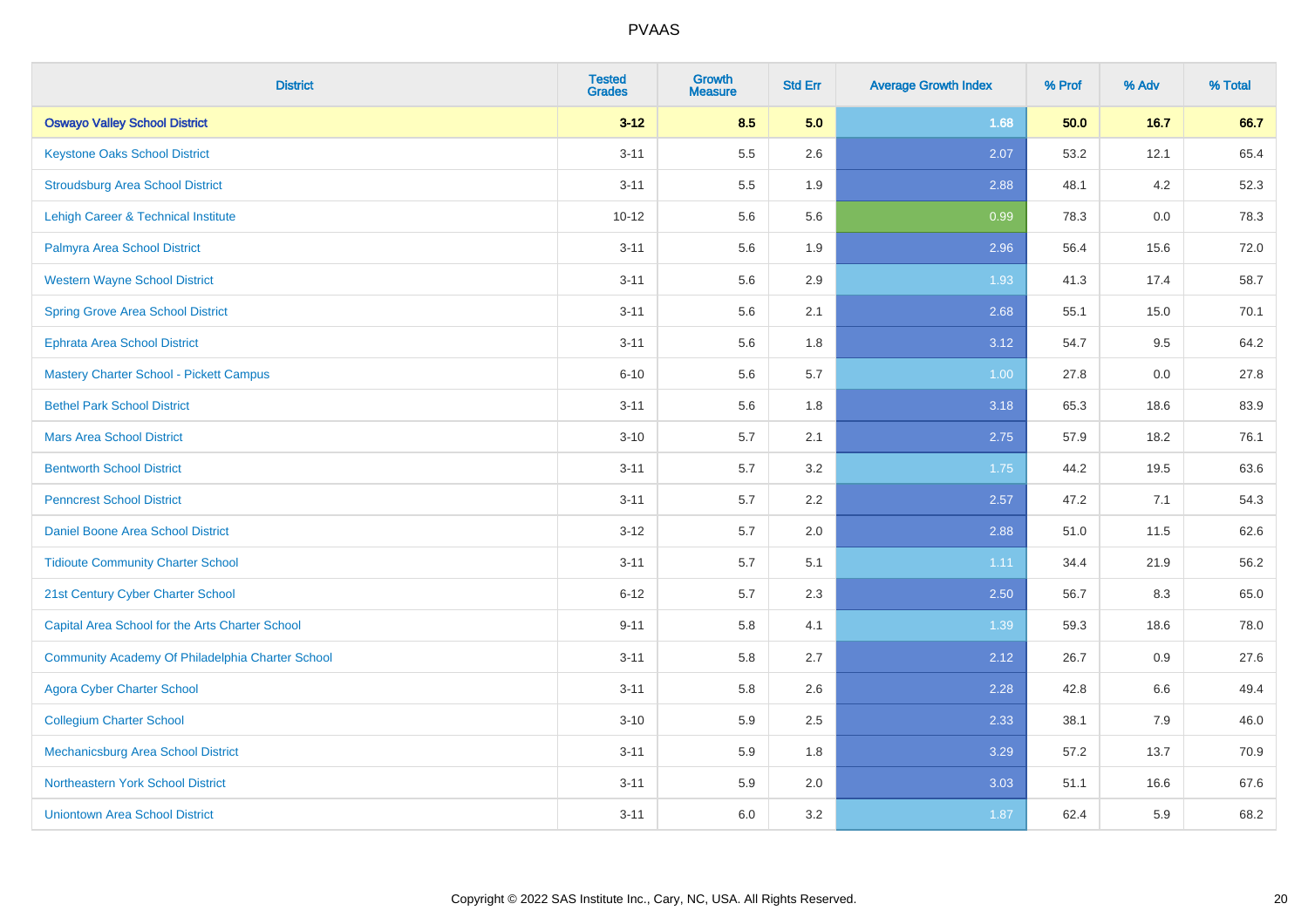| <b>District</b>                               | <b>Tested</b><br><b>Grades</b> | <b>Growth</b><br><b>Measure</b> | <b>Std Err</b> | <b>Average Growth Index</b> | % Prof | % Adv | % Total |
|-----------------------------------------------|--------------------------------|---------------------------------|----------------|-----------------------------|--------|-------|---------|
| <b>Oswayo Valley School District</b>          | $3 - 12$                       | 8.5                             | 5.0            | 1.68                        | 50.0   | 16.7  | 66.7    |
| Hollidaysburg Area School District            | $3 - 11$                       | 6.0                             | 2.1            | 2.88                        | 57.1   | 12.3  | 69.4    |
| <b>Wilson Area School District</b>            | $3 - 11$                       | 6.0                             | 2.6            | 2.30                        | 48.7   | 8.5   | 57.2    |
| <b>Spring-Ford Area School District</b>       | $3 - 11$                       | $6.0\,$                         | 1.3            | 4.46                        | 60.8   | 16.5  | 77.4    |
| <b>Dover Area School District</b>             | $3 - 12$                       | 6.0                             | 2.1            | 2.94                        | 52.2   | 6.0   | 58.2    |
| <b>Connellsville Area School District</b>     | $3 - 11$                       | 6.1                             | 2.0            | 3.05                        | 45.4   | 7.8   | 53.2    |
| <b>Whitehall-Coplay School District</b>       | $3 - 11$                       | 6.1                             | 1.8            | 3.45                        | 49.3   | 7.4   | 56.6    |
| <b>Millersburg Area School District</b>       | $3 - 11$                       | 6.2                             | 3.8            | 1.63                        | 51.8   | 7.4   | 59.3    |
| <b>Northgate School District</b>              | $3 - 11$                       | 6.3                             | 3.6            | 1.73                        | 53.3   | 16.7  | 70.0    |
| <b>Salisbury Township School District</b>     | $3 - 11$                       | 6.3                             | 3.6            | 1.77                        | 46.2   | 6.6   | 52.8    |
| <b>Belle Vernon Area School District</b>      | $3 - 11$                       | 6.5                             | 2.6            | 2.44                        | 55.6   | 11.1  | 66.7    |
| <b>Steel Valley School District</b>           | $3 - 11$                       | 6.5                             | 3.4            | 1.89                        | 50.7   | 5.6   | 56.3    |
| <b>Wattsburg Area School District</b>         | $3 - 11$                       | 6.5                             | 2.7            | 2.43                        | 42.7   | 7.6   | 50.3    |
| <b>Sto-Rox School District</b>                | $3 - 10$                       | 6.6                             | 3.7            | 1.80                        | 13.4   | 0.0   | 13.4    |
| <b>Franklin Area School District</b>          | $3 - 11$                       | 6.6                             | 2.8            | 2.34                        | 48.2   | 4.5   | 52.7    |
| <b>Richland School District</b>               | $3 - 11$                       | 6.7                             | 2.9            | 2.33                        | 62.2   | 19.2  | 81.4    |
| Pocono Mountain School District               | $3 - 12$                       | 6.8                             | 1.5            | 4.62                        | 45.8   | 5.0   | 50.7    |
| <b>Upper Darby School District</b>            | $3 - 12$                       | 6.9                             | 1.5            | 4.62                        | 45.0   | 6.7   | 51.7    |
| <b>Brookville Area School District</b>        | $3 - 11$                       | 6.9                             | 3.0            | 2.30                        | 55.2   | 15.6  | 70.8    |
| <b>Shanksville-Stonycreek School District</b> | $3 - 10$                       | 7.0                             | 5.9            | 1.20                        | 64.7   | 17.6  | 82.4    |
| <b>Esperanza Cyber Charter School</b>         | $3 - 11$                       | 7.1                             | 6.1            | 1.16                        | 9.1    | 0.0   | 9.1     |
| <b>Centennial School District</b>             | $3 - 10$                       | 7.1                             | 1.7            | 4.29                        | 50.1   | 8.7   | 58.9    |
| <b>Carlynton School District</b>              | $3 - 11$                       | 7.3                             | 3.3            | 2.22                        | 41.0   | 10.5  | 51.6    |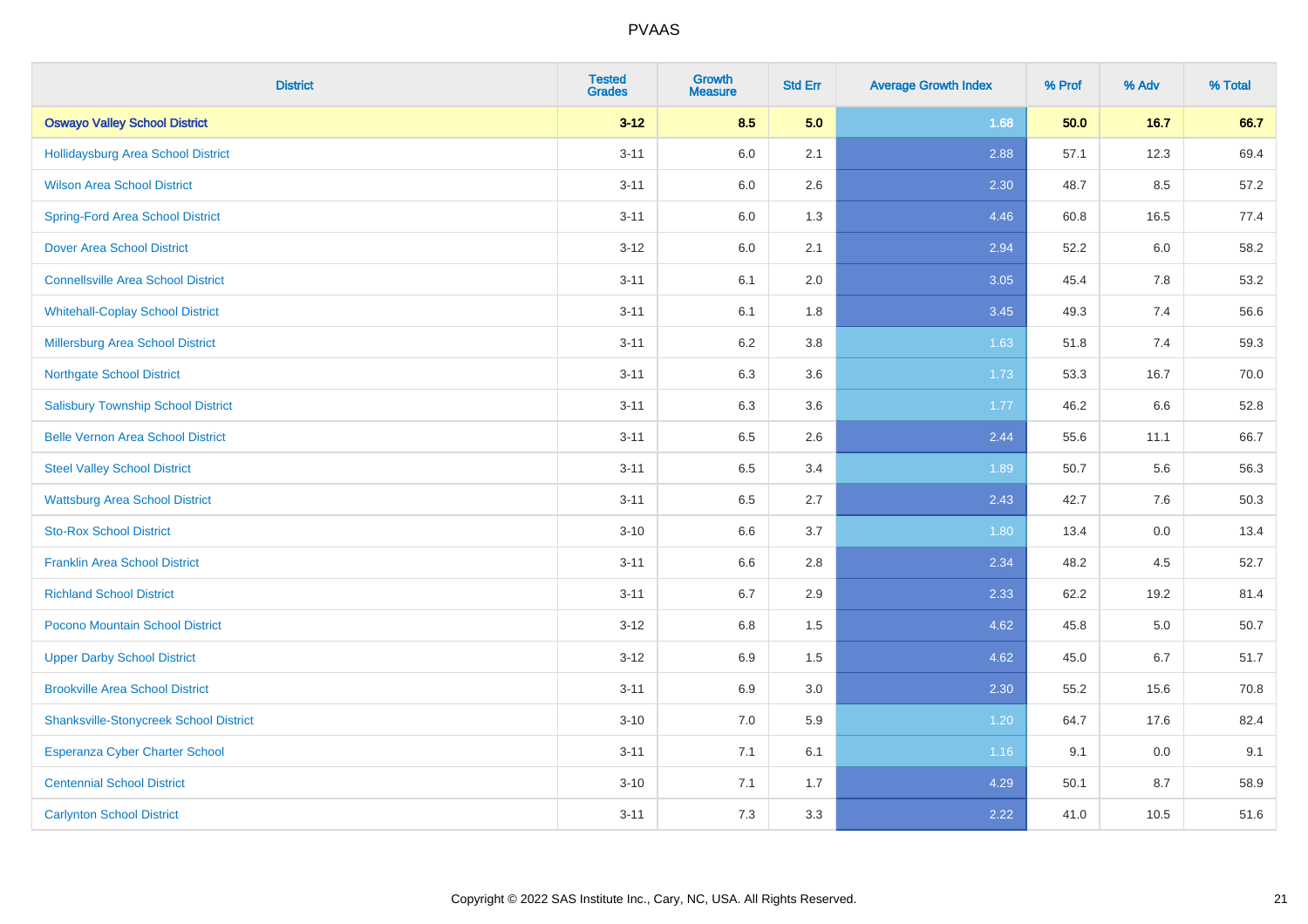| <b>District</b>                                        | <b>Tested</b><br><b>Grades</b> | <b>Growth</b><br><b>Measure</b> | <b>Std Err</b> | <b>Average Growth Index</b> | % Prof | % Adv | % Total |
|--------------------------------------------------------|--------------------------------|---------------------------------|----------------|-----------------------------|--------|-------|---------|
| <b>Oswayo Valley School District</b>                   | $3 - 12$                       | 8.5                             | 5.0            | 1.68                        | 50.0   | 16.7  | 66.7    |
| Lehigh Valley Charter High School For The Arts         | $9 - 10$                       | 7.3                             | 2.6            | 2.82                        | 62.3   | 18.2  | 80.5    |
| <b>Carbondale Area School District</b>                 | $3 - 10$                       | 7.4                             | 3.3            | 2.25                        | 56.6   | 2.6   | 59.2    |
| <b>Wilmington Area School District</b>                 | $3 - 11$                       | 7.5                             | 3.0            | 2.48                        | 55.1   | 5.1   | 60.2    |
| Philadelphia City School District                      | $3 - 12$                       | 7.5                             | 0.6            | 12.64                       | 38.4   | 7.0   | 45.4    |
| New Hope-Solebury School District                      | $3 - 11$                       | 7.5                             | 2.9            | 2.57                        | 68.2   | 22.7  | 90.9    |
| <b>Coudersport Area School District</b>                | $3 - 11$                       | 7.7                             | 3.7            | 2.06                        | 55.7   | 8.2   | 63.9    |
| Saint Marys Area School District                       | $3 - 11$                       | 7.8                             | 2.6            | 3.04                        | 57.0   | 8.2   | 65.2    |
| Allegheny-Clarion Valley School District               | $3 - 10$                       | 7.8                             | 4.7            | 1.65                        | 53.3   | 3.3   | 56.7    |
| <b>Wayne Highlands School District</b>                 | $3 - 11$                       | 7.8                             | 2.4            | 3.23                        | 52.3   | 13.1  | 65.4    |
| <b>Haverford Township School District</b>              | $3 - 11$                       | $8.0\,$                         | 1.5            | 5.27                        | 53.0   | 25.5  | 78.6    |
| <b>Blacklick Valley School District</b>                | $3 - 11$                       | 8.0                             | 4.3            | 1.85                        | 34.1   | 0.0   | 34.1    |
| <b>Reach Cyber Charter School</b>                      | $3 - 11$                       | 8.1                             | 4.7            | 1.72                        | 42.4   | 4.6   | 47.0    |
| <b>Bethlehem-Center School District</b>                | $3 - 10$                       | 8.1                             | 3.3            | 2.46                        | 35.1   | 1.4   | 36.5    |
| <b>Moon Area School District</b>                       | $3 - 11$                       | 8.2                             | 1.9            | 4.25                        | 58.7   | 18.5  | 77.2    |
| <b>Monessen City School District</b>                   | $3 - 10$                       | 8.3                             | 4.5            | 1.85                        | 42.9   | 2.9   | 45.7    |
| Selinsgrove Area School District                       | $3 - 12$                       | 8.3                             | 2.3            | 3.54                        | 56.8   | 10.0  | 66.8    |
| Renaissance Academy Charter School                     | $3 - 11$                       | 8.3                             | 3.3            | 2.54                        | 45.6   | 22.8  | 68.4    |
| <b>William Penn School District</b>                    | $3 - 12$                       | 8.3                             | 2.1            | 3.99                        | 35.6   | 3.0   | 38.7    |
| <b>Cornwall-Lebanon School District</b>                | $3 - 11$                       | 8.3                             | 1.6            | 5.08                        | 47.2   | 8.4   | 55.6    |
| <b>Chester Charter Scholars Academy Charter School</b> | $3 - 12$                       | 8.4                             | 4.1            | 2.03                        | 23.4   | 0.0   | 23.4    |
| <b>Oswayo Valley School District</b>                   | $3 - 12$                       | 8.5                             | 5.0            | 1.68                        | 50.0   | 16.7  | 66.7    |
| <b>Allegheny Valley School District</b>                | $3 - 11$                       | 8.5                             | 3.9            | 2.17                        | 53.1   | 12.2  | 65.3    |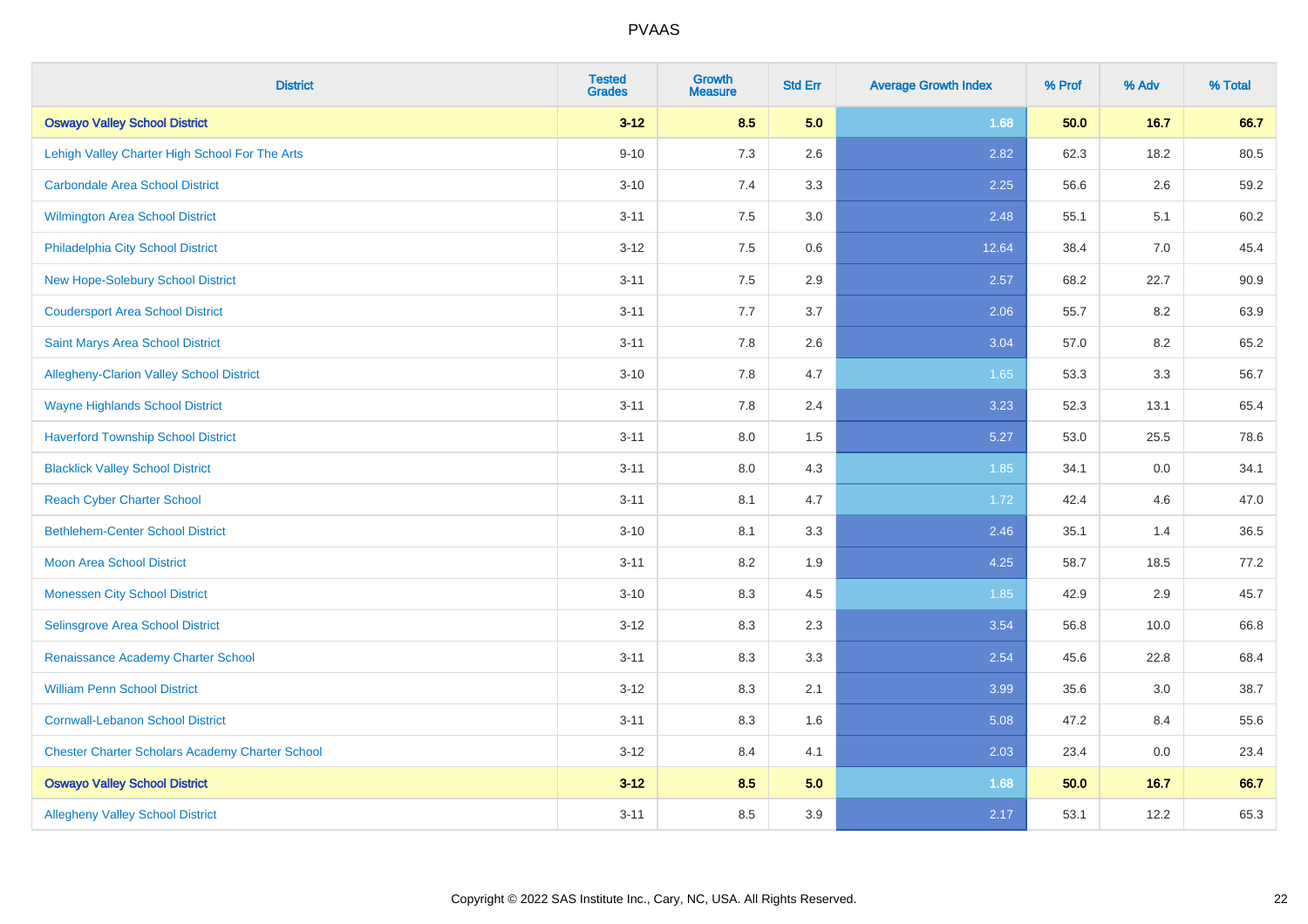| <b>District</b>                                    | <b>Tested</b><br><b>Grades</b> | <b>Growth</b><br><b>Measure</b> | <b>Std Err</b> | <b>Average Growth Index</b> | % Prof | % Adv  | % Total |
|----------------------------------------------------|--------------------------------|---------------------------------|----------------|-----------------------------|--------|--------|---------|
| <b>Oswayo Valley School District</b>               | $3 - 12$                       | 8.5                             | 5.0            | 1.68                        | 50.0   | $16.7$ | 66.7    |
| Eastern Lebanon County School District             | $3 - 11$                       | 8.6                             | 2.2            | 3.84                        | 48.8   | 11.4   | 60.3    |
| <b>Conestoga Valley School District</b>            | $3 - 11$                       | 8.7                             | 1.8            | 4.69                        | 60.3   | 13.5   | 73.8    |
| <b>Wyalusing Area School District</b>              | $3 - 12$                       | 8.8                             | 3.3            | 2.68                        | 54.6   | 11.7   | 66.2    |
| <b>Wilson School District</b>                      | $3 - 12$                       | 8.8                             | 1.5            | 5.96                        | 52.6   | 14.6   | 67.2    |
| <b>Council Rock School District</b>                | $3 - 11$                       | 8.9                             | 1.2            | 7.65                        | 62.8   | 16.6   | 79.4    |
| Hamburg Area School District                       | $3 - 11$                       | 8.9                             | 2.5            | 3.63                        | 43.5   | 8.2    | 51.7    |
| <b>Mckeesport Area School District</b>             | $3 - 12$                       | 9.0                             | 2.4            | 3.72                        | 31.0   | 4.5    | 35.5    |
| <b>Avon Grove Charter School</b>                   | $3 - 11$                       | 9.0                             | 2.9            | 3.13                        | 58.8   | 16.7   | 75.5    |
| <b>York Academy Regional Charter School</b>        | $3 - 11$                       | 9.0                             | 5.0            | 1.79                        | 55.2   | 0.0    | 55.2    |
| Ambridge Area School District                      | $3 - 12$                       | 9.1                             | 2.6            | 3.46                        | 50.4   | 10.7   | 61.1    |
| <b>Mifflin County School District</b>              | $3 - 11$                       | 9.1                             | 1.7            | 5.49                        | 47.1   | 6.7    | 53.8    |
| Octorara Area School District                      | $3 - 11$                       | 9.1                             | 2.4            | 3.82                        | 52.1   | 8.5    | 60.6    |
| <b>North Penn School District</b>                  | $3 - 11$                       | 9.1                             | 1.1            | 8.36                        | 55.8   | 17.0   | 72.8    |
| <b>Commonwealth Charter Academy Charter School</b> | $3 - 10$                       | 9.1                             | 1.9            | 4.90                        | 47.2   | 9.1    | 56.3    |
| <b>Cranberry Area School District</b>              | $3-12$                         | 9.2                             | 3.0            | 3.04                        | 47.5   | 10.2   | 57.6    |
| Pen Argyl Area School District                     | $3-12$                         | 9.2                             | 2.7            | 3.46                        | 50.0   | 12.6   | 62.6    |
| Pennsylvania Distance Learning Charter School      | $3 - 12$                       | 9.3                             | 4.2            | 2.22                        | 42.2   | 3.1    | 45.3    |
| <b>Bethlehem Area School District</b>              | $3 - 11$                       | 9.3                             | 1.1            | 8.15                        | 44.7   | 12.0   | 56.7    |
| <b>Tech Freire Charter School</b>                  | $9 - 11$                       | 9.3                             | 2.9            | 3.26                        | 18.0   | 1.1    | 19.1    |
| <b>Shippensburg Area School District</b>           | $3 - 11$                       | 9.3                             | 1.9            | 4.84                        | 53.1   | 10.2   | 63.3    |
| Multicultural Academy Charter School               | $9 - 11$                       | 9.5                             | 3.5            | 2.69                        | 22.0   | 0.0    | 22.0    |
| <b>Hazleton Area School District</b>               | $3 - 11$                       | 9.6                             | 1.4            | 6.77                        | 45.0   | 7.8    | 52.9    |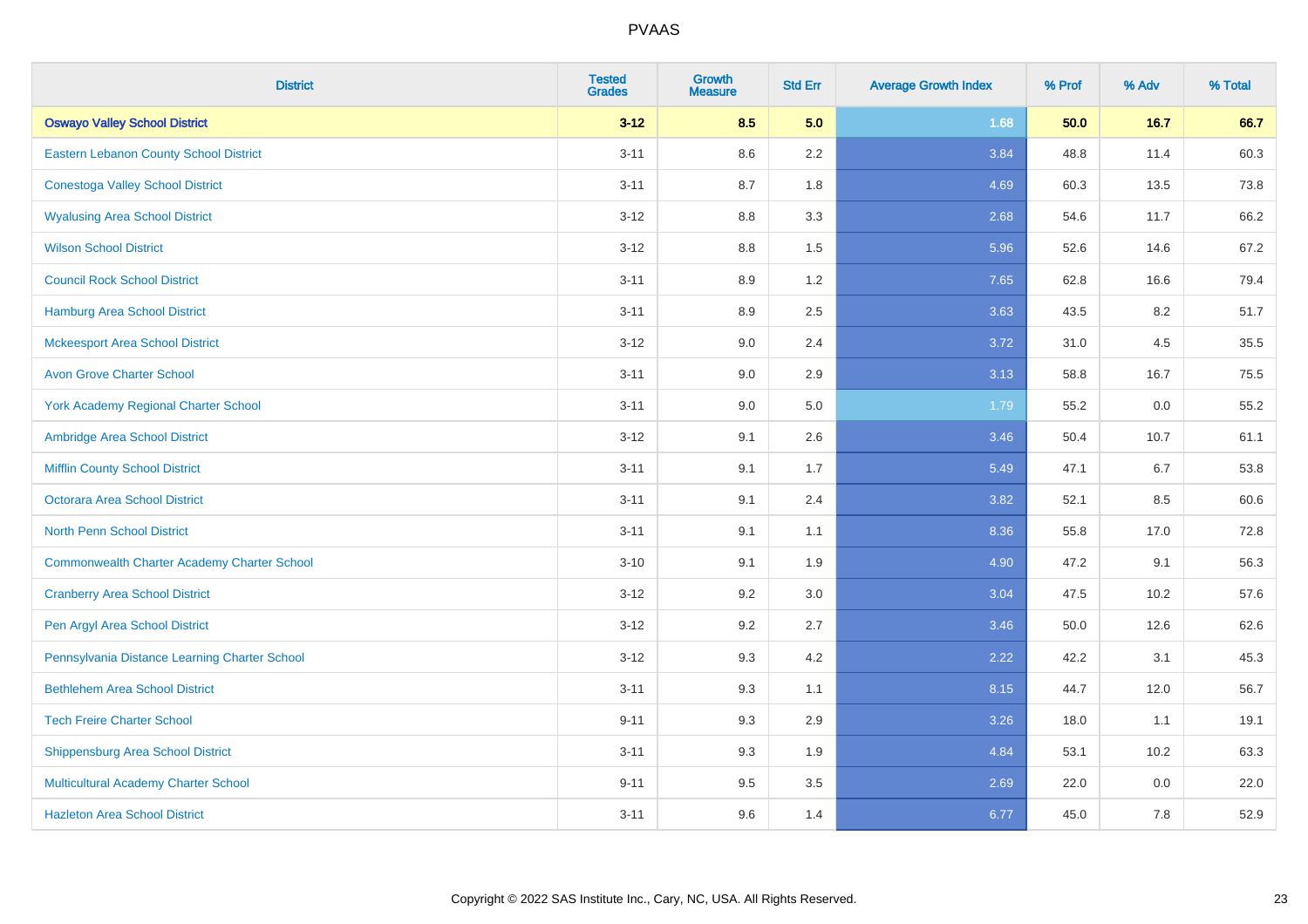| <b>District</b>                                | <b>Tested</b><br><b>Grades</b> | <b>Growth</b><br><b>Measure</b> | <b>Std Err</b> | <b>Average Growth Index</b> | % Prof | % Adv | % Total |
|------------------------------------------------|--------------------------------|---------------------------------|----------------|-----------------------------|--------|-------|---------|
| <b>Oswayo Valley School District</b>           | $3 - 12$                       | 8.5                             | 5.0            | 1.68                        | 50.0   | 16.7  | 66.7    |
| <b>Eastern York School District</b>            | $3 - 11$                       | 9.6                             | 2.6            | 3.71                        | 56.3   | 12.6  | 68.9    |
| <b>Freeport Area School District</b>           | $3 - 10$                       | 9.7                             | 2.5            | 3.91                        | 57.5   | 17.8  | 75.3    |
| <b>Homer-Center School District</b>            | $3 - 11$                       | 9.7                             | 3.6            | 2.70                        | 45.1   | 17.2  | 62.3    |
| <b>Shenandoah Valley School District</b>       | $3 - 11$                       | 9.7                             | 3.9            | 2.49                        | 28.3   | 5.0   | 33.3    |
| Fox Chapel Area School District                | $3 - 11$                       | 9.8                             | 1.8            | 5.36                        | 56.6   | 28.6  | 85.2    |
| <b>Northern Cambria School District</b>        | $3 - 11$                       | 10.0                            | 3.3            | 3.04                        | 47.4   | 5.1   | 52.6    |
| <b>Avon Grove School District</b>              | $3 - 10$                       | 10.0                            | 1.6            | 6.26                        | 56.3   | 18.6  | 74.9    |
| <b>Ridley School District</b>                  | $3 - 12$                       | 10.0                            | 1.6            | 6.10                        | 45.6   | 8.2   | 53.8    |
| <b>Reading School District</b>                 | $3 - 11$                       | 10.1                            | 1.4            | 7.25                        | 24.7   | 2.4   | 27.2    |
| <b>York Suburban School District</b>           | $3 - 11$                       | 10.1                            | 2.1            | 4.91                        | 53.5   | 27.8  | 81.3    |
| Dr Robert Ketterer Charter School Inc          | $6 - 12$                       | 10.1                            | 5.0            | 2.04                        | 14.9   | 0.4   | 15.3    |
| <b>Clarion Area School District</b>            | $3 - 11$                       | 10.3                            | 4.1            | 2.51                        | 45.4   | 14.6  | 60.0    |
| <b>Midd-West School District</b>               | $3 - 11$                       | 10.3                            | 2.7            | 3.80                        | 58.0   | 13.4  | 71.4    |
| <b>Cocalico School District</b>                | $3 - 11$                       | 10.6                            | 2.0            | 5.18                        | 50.8   | 14.1  | 64.8    |
| <b>Montgomery Area School District</b>         | $3 - 11$                       | 10.7                            | 3.6            | 2.96                        | 48.7   | 12.4  | 61.1    |
| Lake-Lehman School District                    | $3 - 11$                       | 10.8                            | 2.7            | 3.93                        | 55.3   | 7.9   | 63.2    |
| <b>Montoursville Area School District</b>      | $3 - 12$                       | 10.8                            | 2.5            | 4.24                        | 44.6   | 20.1  | 64.8    |
| <b>Garnet Valley School District</b>           | $3 - 10$                       | 10.9                            | 1.7            | 6.53                        | 67.1   | 19.0  | 86.1    |
| <b>Sayre Area School District</b>              | $3 - 11$                       | 11.2                            | 3.5            | 3.20                        | 52.2   | 7.5   | 59.7    |
| <b>Greater Nanticoke Area School District</b>  | $3-12$                         | 11.2                            | 2.8            | 4.01                        | 38.0   | 12.4  | 50.4    |
| <b>Littlestown Area School District</b>        | $3 - 11$                       | 11.4                            | 2.5            | 4.62                        | 55.2   | 10.4  | 65.6    |
| <b>Mastery Charter School - Hardy Williams</b> | $3 - 11$                       | 11.4                            | 3.4            | 3.33                        | 44.3   | 5.7   | 50.0    |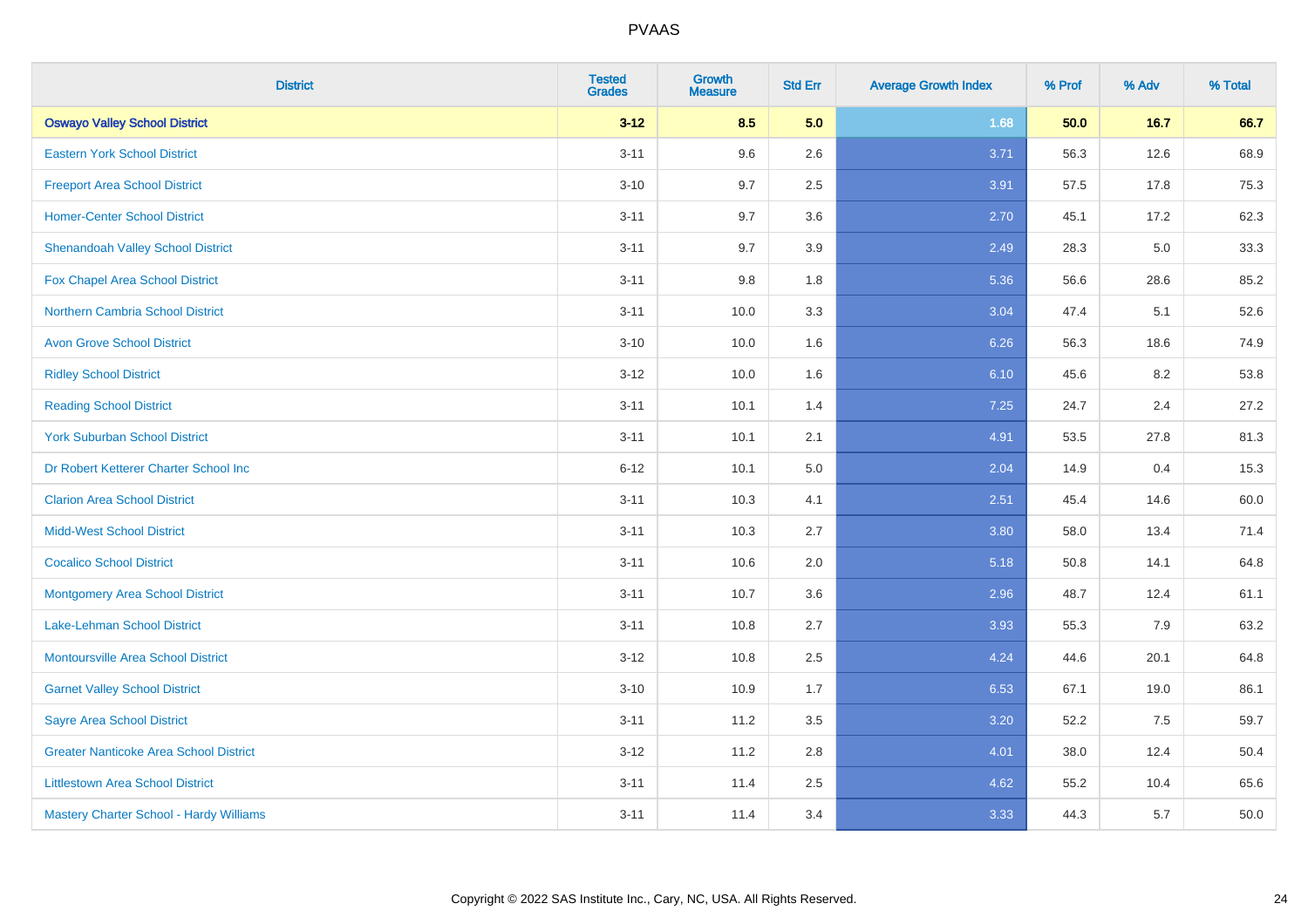| <b>District</b>                          | <b>Tested</b><br><b>Grades</b> | <b>Growth</b><br><b>Measure</b> | <b>Std Err</b> | <b>Average Growth Index</b> | % Prof | % Adv   | % Total |
|------------------------------------------|--------------------------------|---------------------------------|----------------|-----------------------------|--------|---------|---------|
| <b>Oswayo Valley School District</b>     | $3 - 12$                       | 8.5                             | 5.0            | 1.68                        | 50.0   | 16.7    | 66.7    |
| <b>Pine-Richland School District</b>     | $3 - 11$                       | 11.5                            | 1.8            | 6.31                        | 60.6   | 24.4    | 85.0    |
| Pennsylvania Cyber Charter School        | $3 - 11$                       | 11.6                            | 1.5            | 7.54                        | 46.3   | $5.0\,$ | 51.3    |
| <b>Pennsbury School District</b>         | $3 - 11$                       | 11.7                            | 1.5            | 7.90                        | 60.1   | 21.3    | 81.3    |
| <b>Fort Leboeuf School District</b>      | $3 - 11$                       | 11.7                            | 2.5            | 4.73                        | 48.5   | 21.1    | 69.6    |
| Pennsylvania Virtual Charter School      | $3 - 11$                       | 11.8                            | 3.5            | 3.37                        | 56.5   | 11.1    | 67.6    |
| Downingtown Area School District         | $3 - 11$                       | 12.1                            | 1.1            | 10.67                       | 60.0   | 23.5    | 83.6    |
| <b>Fleetwood Area School District</b>    | $3 - 10$                       | 12.2                            | 2.2            | 5.68                        | 53.5   | 11.6    | 65.2    |
| <b>Central York School District</b>      | $3 - 12$                       | 12.3                            | 1.7            | 7.20                        | 55.5   | 11.5    | 67.0    |
| <b>Souderton Area School District</b>    | $3 - 11$                       | 12.4                            | 1.5            | 8.28                        | 61.7   | 15.2    | 76.9    |
| <b>School Lane Charter School</b>        | $3 - 11$                       | 12.4                            | 3.6            | 3.43                        | 59.1   | 9.8     | 68.9    |
| Jenkintown School District               | $3 - 11$                       | 12.5                            | 4.4            | 2.84                        | 54.6   | 29.6    | 84.1    |
| <b>Wissahickon School District</b>       | $3 - 10$                       | 12.5                            | 1.8            | 6.85                        | 58.3   | 22.4    | 80.7    |
| <b>West Perry School District</b>        | $3 - 11$                       | 12.5                            | 2.5            | 4.99                        | 56.6   | 8.4     | 65.0    |
| <b>Delaware Valley School District</b>   | $3 - 11$                       | 12.6                            | 1.8            | 6.93                        | 55.2   | 16.2    | 71.4    |
| <b>West Chester Area School District</b> | $3 - 11$                       | 12.6                            | 1.2            | 10.38                       | 66.8   | 20.2    | 87.0    |
| <b>Derry Township School District</b>    | $3 - 10$                       | 12.8                            | 2.0            | 6.39                        | 54.8   | 25.8    | 80.6    |
| <b>Iroquois School District</b>          | $3 - 11$                       | 13.1                            | 3.0            | 4.35                        | 48.2   | 7.8     | 56.0    |
| <b>Derry Area School District</b>        | $3 - 11$                       | 13.2                            | 2.8            | 4.69                        | 60.0   | 12.5    | 72.5    |
| People For People Charter School         | $3 - 12$                       | 13.3                            | 5.5            | 2.43                        | 13.5   | 0.0     | 13.5    |
| <b>Penn-Trafford School District</b>     | $3 - 11$                       | 13.4                            | 1.7            | 7.87                        | 62.3   | 21.9    | 84.2    |
| <b>Abington Heights School District</b>  | $3 - 11$                       | 13.5                            | 2.2            | 6.27                        | 58.3   | 16.2    | 74.5    |
| <b>Jamestown Area School District</b>    | $3 - 11$                       | 13.5                            | 4.2            | 3.19                        | 64.4   | 13.3    | 77.8    |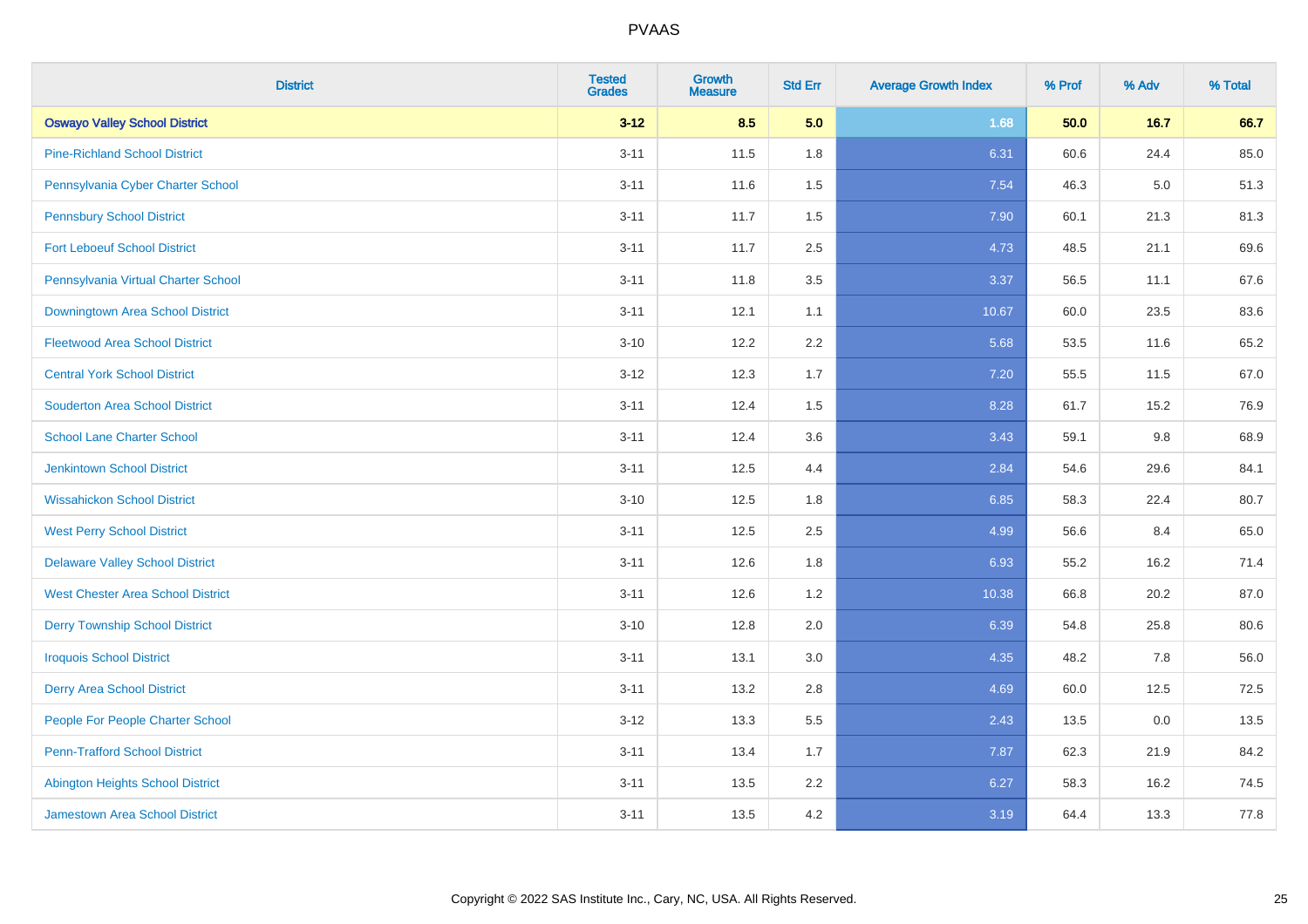| <b>District</b>                                  | <b>Tested</b><br><b>Grades</b> | <b>Growth</b><br><b>Measure</b> | <b>Std Err</b> | <b>Average Growth Index</b> | % Prof | % Adv   | % Total |
|--------------------------------------------------|--------------------------------|---------------------------------|----------------|-----------------------------|--------|---------|---------|
| <b>Oswayo Valley School District</b>             | $3 - 12$                       | 8.5                             | 5.0            | 1.68                        | 50.0   | $16.7$  | 66.7    |
| <b>Dallastown Area School District</b>           | $3 - 11$                       | 13.5                            | 1.5            | 8.84                        | 56.0   | 17.9    | 73.8    |
| <b>City CHS</b>                                  | $10 - 11$                      | 13.6                            | 2.7            | 5.12                        | 45.8   | 3.0     | 48.8    |
| <b>Springfield School District</b>               | $3 - 11$                       | 13.8                            | 1.7            | 7.99                        | 60.9   | 21.5    | 82.4    |
| Penns Valley Area School District                | $3 - 12$                       | 14.0                            | 2.9            | 4.80                        | 41.9   | 23.1    | 65.0    |
| <b>Colonial School District</b>                  | $3 - 11$                       | 14.0                            | 1.7            | 8.21                        | 60.2   | 19.6    | 79.8    |
| <b>Lincoln Leadership Academy Charter School</b> | $3 - 12$                       | 14.2                            | 6.4            | 2.22                        | 23.5   | $0.0\,$ | 23.5    |
| <b>Southern York County School District</b>      | $3 - 11$                       | 14.2                            | 2.1            | 6.91                        | 55.1   | 18.1    | 73.1    |
| <b>Saucon Valley School District</b>             | $3 - 11$                       | 14.7                            | 2.5            | 5.98                        | 48.7   | 20.2    | 69.0    |
| <b>Great Valley School District</b>              | $3 - 11$                       | 15.0                            | 1.9            | 7.98                        | 50.0   | 35.0    | 85.0    |
| <b>Upper Merion Area School District</b>         | $3 - 11$                       | 15.3                            | 2.0            | 7.62                        | 59.3   | 19.3    | 78.6    |
| <b>Upper Dublin School District</b>              | $3 - 12$                       | 15.4                            | 1.8            | 8.53                        | 60.8   | 24.8    | 85.6    |
| Northern York County School District             | $3 - 11$                       | 15.6                            | 2.0            | 7.98                        | 57.4   | 11.5    | 68.8    |
| <b>Greenwood School District</b>                 | $3 - 11$                       | 15.9                            | 3.9            | 4.11                        | 50.0   | 25.0    | 75.0    |
| <b>Belmont Charter School</b>                    | $3 - 10$                       | 16.0                            | 6.5            | 2.45                        | 64.3   | 0.0     | 64.3    |
| Northern Bedford County School District          | $3 - 11$                       | 16.5                            | 3.6            | 4.58                        | 51.7   | 20.0    | 71.7    |
| <b>Deer Lakes School District</b>                | $3 - 11$                       | 17.0                            | 2.7            | 6.32                        | 61.5   | 16.4    | 77.9    |
| <b>Unionville-Chadds Ford School District</b>    | $3 - 11$                       | 17.1                            | 3.1            | 5.51                        | 68.1   | 13.2    | 81.3    |
| <b>North Allegheny School District</b>           | $3 - 11$                       | 17.4                            | 1.3            | 13.52                       | 59.5   | 28.1    | 87.6    |
| <b>Norwin School District</b>                    | $3 - 11$                       | 18.0                            | 1.7            | 10.37                       | 58.5   | 27.0    | 85.4    |
| <b>Valley View School District</b>               | $3 - 11$                       | 18.1                            | 2.4            | 7.42                        | 53.7   | 14.7    | 68.4    |
| <b>Cumberland Valley School District</b>         | $3 - 12$                       | 18.5                            | 1.3            | 14.64                       | 60.7   | 23.4    | 84.1    |
| <b>Upper Saint Clair School District</b>         | $3 - 11$                       | 18.5                            | 1.7            | 10.65                       | 61.8   | 30.1    | 91.9    |